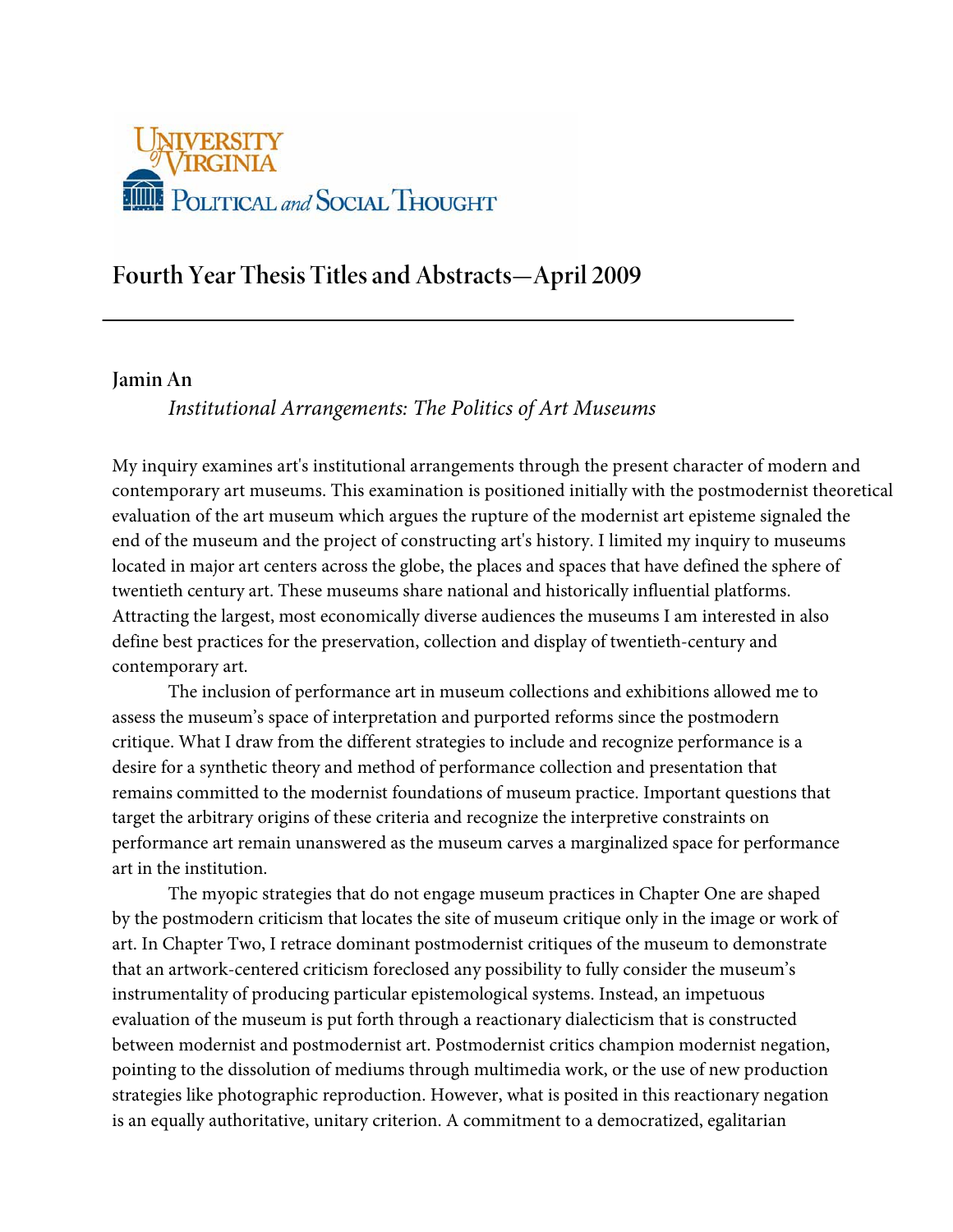museum space that engenders multiple interpretive possibilities must cast a wider net and critique the structures of interpretation and visuality that underlie the museum's conventions.

 Guided by performance's proposition of an intersubjective interpretive exchange and Michel Foucault's theory of power/knowledge, the failures of performance inclusion and the postmodern critique of museums indicate the need for critical strategies that target the local possibilities of intervention and address the constitutive acts of the museum's discursive field. Re-examining the connections between a museum's practices of collection, display and preservation to a particular archive or discursive regulation I close this project with the hopes of offering a new critical direction for us to shape and mold our institutional realities.

#### **James Thomas Anderson**

*Between Principles and Pragmatism: Nongovernmental organizations and competing approaches to humanitarian relief aid.*

I argue that traditional principles of humanitarianism such as humanity, neutrality, impartiality and independence maintain their importance and relevance to nongovernmental organizations (NGOs) delivering humanitarian relief aid in contemporary crises. I also temper this with the argument that no aid agency maintains a monopoly on the most effective means by which to engage in humanitarian assistance, nor is any one particular approach objectively or *a priori* morally superior to another. Rather, the principles' continued efficacy is dependent on context and an appreciation of the nuance in various crises.

The topic is relevant given the current international system, specifically the nature of modern humanitarian crises, and the concomitant and increasing role of NGOs in alleviating the suffering that these crises cause. Acknowledging that both humanitarian crises, and NGOs' role in them, will remain a part of the international system for the foreseeable future, the question regarding aid becomes not so much whether to intervene, but how to do so most effectively. In attempting an answer to this question, I challenge multiple trends from recent years in policy and scholarship advocating the abandonment of traditional humanitarian principles.

I outline and elucidate the theoretical justifications for humanitarian principles, and demonstrate how we may present agencies such as the International Committee of the Red Cross (ICRC) and *Médecins Sans Frontières* (MSF) as "ideal types" of approaches to humanitarian relief aid. Despite the agencies' heavy rhetoric, they in fact compromise these principles and respond to crises with flexibility and initiative.

My research into contemporary humanitarian crises and the relevance of humanitarian principles looks at the ICRC and MSF primarily. I look at the relative successes of these agencies across multiple crises spanning time (from the 1980's to the present) and geopolitical arenas (examining, *inter alia*, Somalia, Cambodia, Bosnia, and Iraq).

The substantive analysis begins with a discussion of neutrality and impartiality, contrasting the discretion of the ICRC with MSF's "witnessing" and advocacy. I then examine the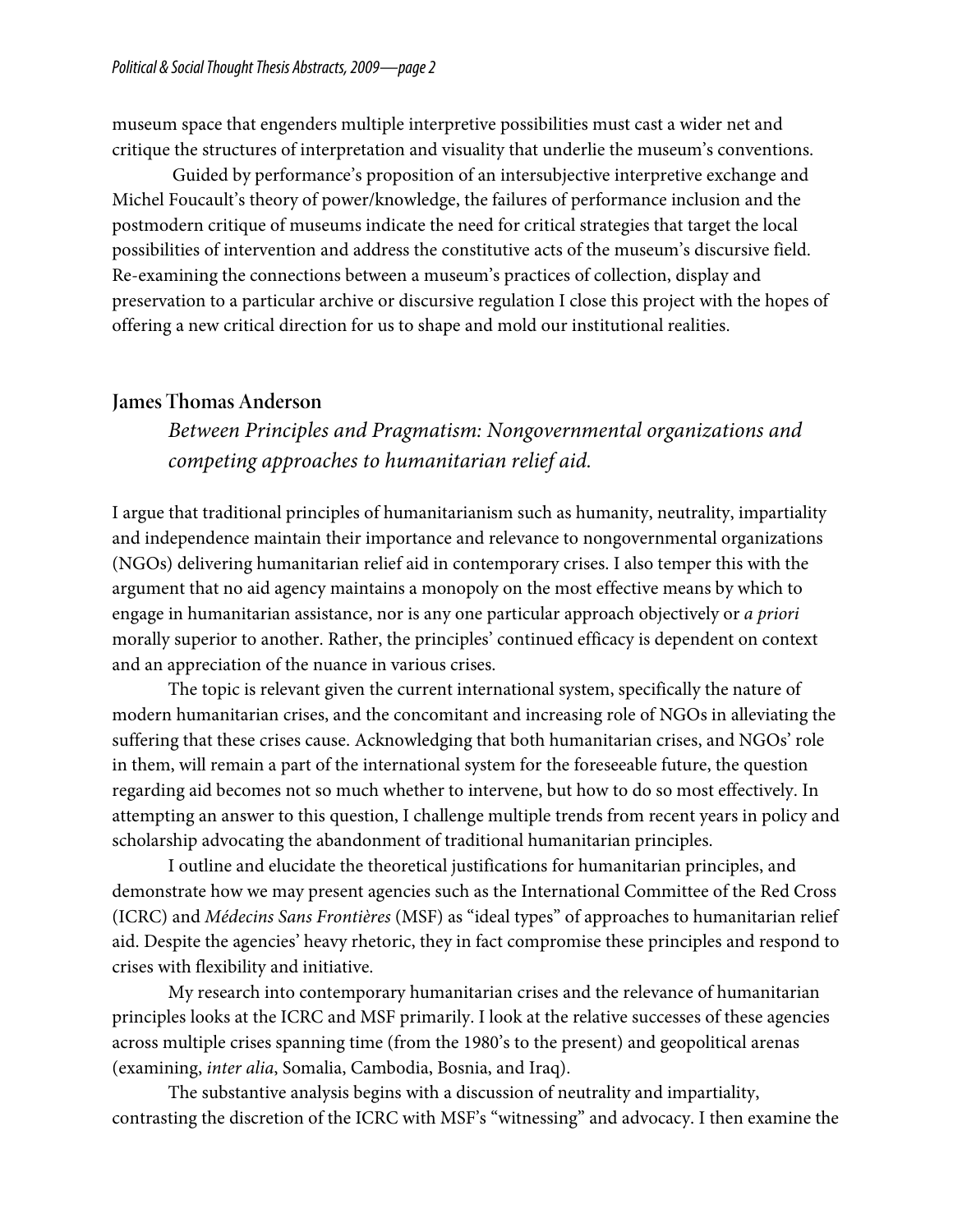humanitarian imperative in comparing relief aid to long-term developmental approaches to aid, identifying the importance of relieving immediate human suffering before addressing root economic and political causes of conflict. The final substantive chapter examines the principle of independence, critiquing recent attempts by states to embed themselves in humanitarian action, and technical standards and accountability measures that can restrict NGOs' flexibility.

I demonstrate that traditional principles remain vital for humanitarian NGOs providing relief aid. They facilitate access to populations, help identify the key areas of horrific suffering, allow impartial protection of human rights, and assist NGOs in maintaining suitable distance from non-neutral actors and restrictive, rigid templates for action. Importantly, however, my research highlights the fact that no one principle is objectively and wholly better than another.

Humanitarian aid agencies should reconcile themselves to the continued complexity of these situations. Simone de Beauvoir has noted that ethics do not furnish recipes, and NGOs must persistently reflect on their context and capabilities to create effective humanitarian space.

#### **Jamelle Bouie**

*No Party but the Grand Old Party: Evangelicals, Civil Rights and why the Democratic Party Can't Close the "God Gap"*

I argue that the current effort by the Democratic Party to close the "God Gap" in presidential elections by appealing to evangelical voters is doomed to failure. Democratic attempts to "reach out" to evangelical communities stem out of the perception that Democrats lost evangelical voters to the Republican Party and that this loss has hurt long-term Democratic viability. In turn, this perception is fueled by the narrative which gained currency following the 2004 presidential election and which has recently been popularized by journalist Amy Sullivan (and others).

In this narrative, the Democratic Party "lost" evangelicals when it failed to secure their long-term support following Jimmy Carter's election in 1976, of which evangelicals played a significant part. According to Sullivan and other commentators, the Carter administration ignored evangelical concerns and pursued an agenda which was anathema to evangelicals. In particular, evangelical elites grew increasingly hostile to the Carter administration and the Democratic Party at large, so that when Republican politicians offered their support, evangelicals gladly obliged. For twenty years, Republican electoral dominance was built on an evangelical foundation, and as the argument goes, Democrats need to chip away at that foundation if they are to have any chance at long-term political success. To do that, Sullivan argues, Democrats need to moderate their positions and rhetoric on social issues (same-sex marriage, abortion, etc.) and conduct sustained outreach to evangelical communities, with the hope that regular contact will build familiarity and eventually, support.

This picture, however is not entirely accurate; as I argue, evangelical support for the Republican Party dates back to the 1960s, when evangelicals – a largely Southern demographic – were courted by the Republican Party on the basis of their vocal opposition to civil rights legislation. As I explain in my second and third chapters, modern evangelicalism is a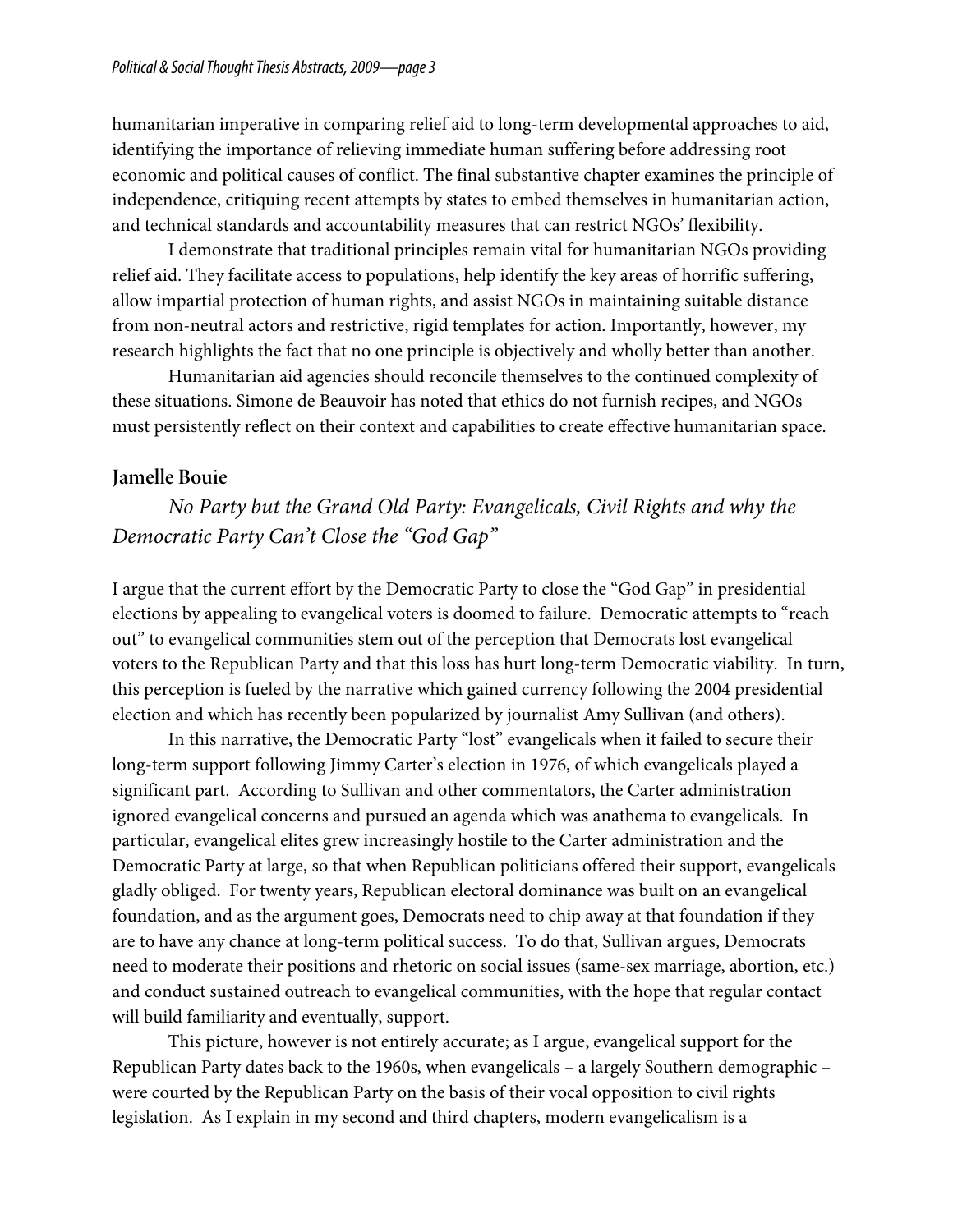conservative religious tradition with roots in early  $20<sup>th</sup>$  century fundamentalism and conservative Protestantism. These conservative evangelicals are concerned with defending and maintaining a divine more order, which is often defined as a more traditional, hierarchical social order. In the South, defense of Jim Crow became a part of evangelical theology, to the point where religious language is used to defend the existing racial hierarchy. In the fourth chapter, I use recent analysis to show that this combination of Southern evangelicalism and racial conservatism makes said evangelicals more likely to express racial animosity and racially conservative beliefs, and that this in turn primed evangelicals to respond enthusiastically when first Goldwater and then Nixon used racial conservatism to garner votes.

I argue that this legacy of theological conservatism and racial prejudice do more to explain the enduring bond between evangelicals and the Republican Party than do the typical list of social issues. Evangelicals became Republicans when the GOP embarked on its "Southern Strategy," and remained Republicans as the party became a vehicle for defending the existing racial and gender hierarchies. Try as they might, the Democrats will always have trouble attracting evangelicals as long as it remains a fundamentally liberal party.

## **William A. Callison IV**

*From Radical Critique to Political Withdrawal: The Critical Theory of Horkheimer, Adorno, Marcuse and Habermas*

This thesis explores the foundations and development of critical theory from its inception in the 1930s with Max Horkheimer to its current state in the work of Jürgen Habermas. Critical theory began as a Marxian-inspired interdisciplinary research program, which integrated philosophy and the social sciences in an attempt to aid the German workers' movement of the Weimar Republic (1919-1933). Today critical theory involves an interdisciplinary, dynamic approach to the critique of social, political and ideological structures. It has become widely influential throughout the humanities and social sciences because of the range of its analysis and the legacy of its proponents. In this thesis I examine the work of four influential members of the Frankfurt School of critical theory who have advanced this tradition in different ways.

I argue that both the "first-generation" (Horkheimer, Adorno and Marcuse) and the "second-generation" (Habermas) of critical theory began with a radical critique of the status quo, which engaged in the social and political struggles of their respective eras. However, in the latter part of both generations, critical theory fell into either a state of despair and inaction or into a position of uncritical complacency. I show that this shift resulted in a withdrawal from criticalpolitical activity and a temporary disbanding of the tradition and mission of critical theory. The past failures of critical theory require explanation as well as revision to properly alter its undertaking for future analysis.

I advance these arguments throughout the thesis by chronologically tracing the work of the theorists in relation to their historical circumstances. I begin with a brief political history of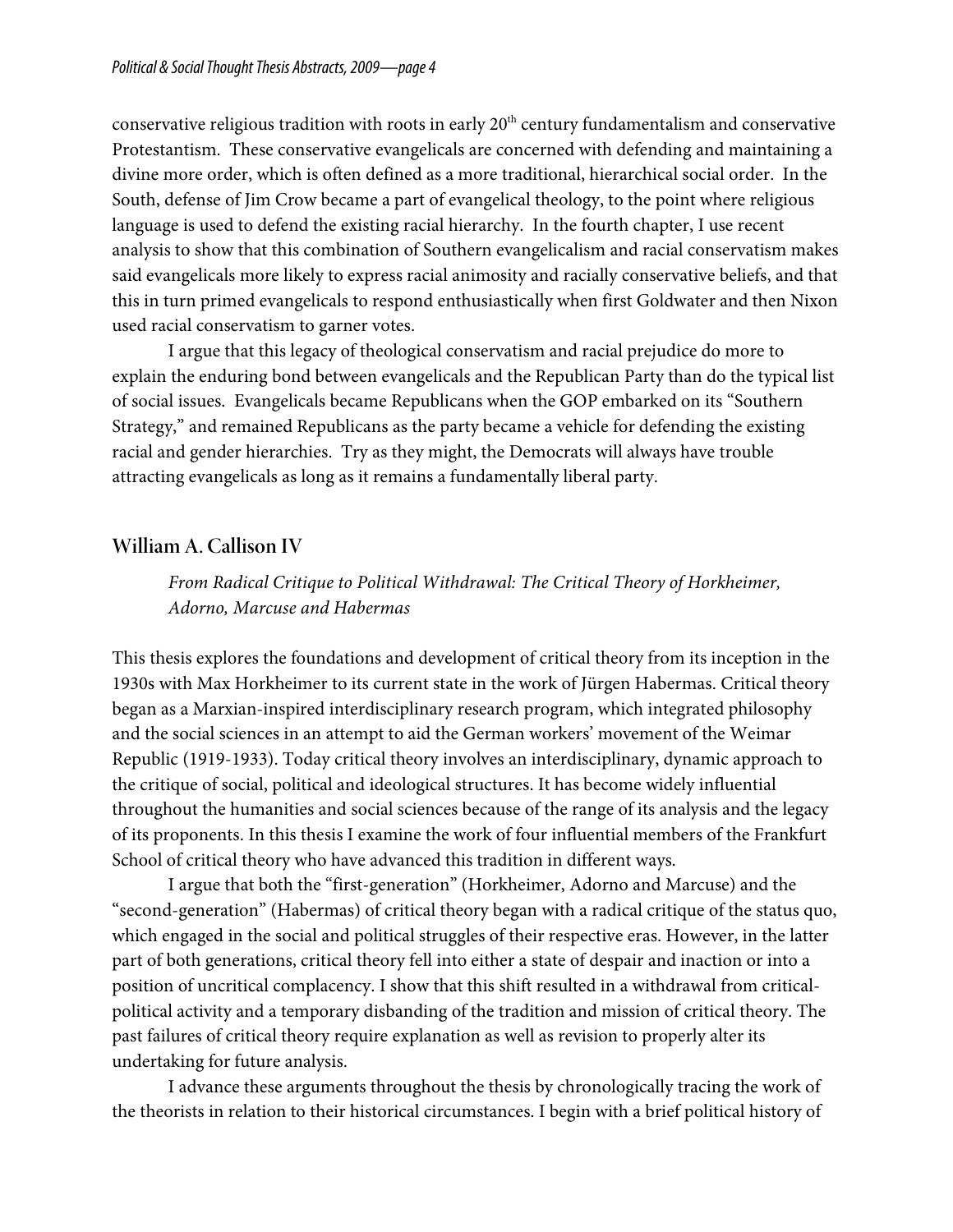the Weimar Republic to show how its turbulent environment shaped the mission of the early Frankfurt Institute for Social Research, and how Weimar's collapse necessitated the emigration of Horkheimer, Adorno and Marcuse to America. Alongside this historical narrative I discuss the conceptual underpinnings of early critical theory and how its analysis changed in the midst and aftermath of World War II. During this bleak historical period, the theorists' evaluation of modernity became similarly dark and pessimistic. In *Dialectic of Enlightenment*, Horkheimer and Adorno launched a totalizing critique of mass culture and the "new barbarism" of Western society. Marcuse likewise presented a virulent critique of what he called "one-dimensional society." This period left the first generation in a state of political withdrawal.

Habermas, a student of Horkheimer and Adorno who would later take over as director of the Institute, reinvigorated critical theory with his examination of the public sphere and rationalcritical debate. With his theory of communicative action, Habermas shifted the paradigm to an intersubjective and linguistic social analysis. But his later work ultimately departs from the tradition of critical theory, as it gives an uncritical legitimization of current political structures.

I conclude with a critique of the later Habermas's work. To revise critical theory, I propose three necessary elements for its future undertaking: returning to the more critical and engaged project of the early Institute; integrating Foucault's critique of power; while retaining Habermas's linguistic and intersubjective focus.

### **Patrick Casey**

# *A Question of 'Resolve': The Potential for Institutionalist Theory to Improve IMF Assessment of Program-Country Reform Capacity*

Argentina's "total economic and financial meltdown" in December of 2001 has attracted attention both for the severity of the crisis and for the role of the International Monetary Fund in Argentina's collapse. I situate this thesis within the strand of research that holds that as a result of failures in its engagement process, the IMF contributed to the intensity of the crisis. By the IMF's decisions in January and September 2001 to lend Argentina extraordinary sums of financial support when many analysts agree the Argentine reform effort was already doomed, the IMF "only postponed the inevitable and, by raising the debt burden, also meant that the costs of the eventual collapse were all the greater."

Empathy with the misery of the Argentine experience and fear that such a mistake could be made again have motivated researchers to analyze the economic weaknesses that contributed to the crisis, to search for indicators that can facilitate those weaknesses' earlier detection, and to propose economic policies that could guard against similar crises in the future. I approach the project of preventing another such catastrophe from a different angle.

Before the Executive Board of the IMF will commit to loaning funds to a state beset by crisis, it must be confident in two conclusions. First, the Board must be confident that the program of economic reforms formulated in conjunction with the crisis country will put the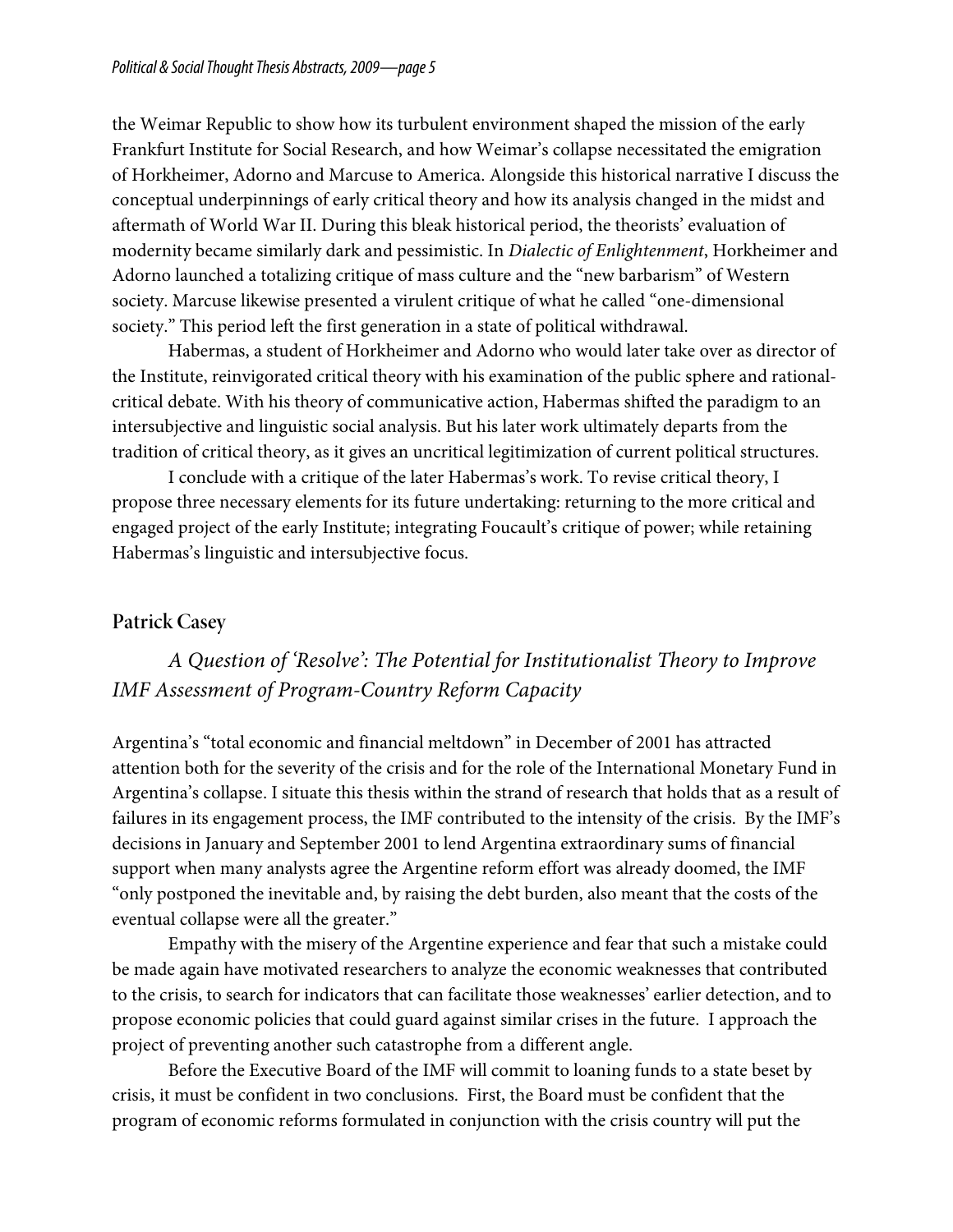country back on a path to economic stability and growth, given the best economic forecasts available at the time. Secondly, the Board must be confident that local political leaders will be able to translate the policy proposals negotiated with the IMF into enforced law in the program country, so the program country can take advantage of the window of safety provided by IMF lending. In internal documents, the IMF often refers to this capacity as the country's 'resolve.' I focus on this under-treated second concern.

In this thesis I will argue two points. First, I hold that the IMF's failure to accurately assess program-country capacity to enact negotiated reforms caused it to approve loan decisions in 2001 that were at that point already doomed to fail. Secondly, I will argue that the application of an institutionalist theoretical framework has the potential to improve the IMF's future assessment of program-country reform capacity. I support my first claim with an analysis of the IMF's flawed assessment of Argentine 'resolve' in January and September of 2001. I motivate my second claim with an example of an institutionalist theoretical framework's superior predictive power of Argentine resolve in January 2001.

## **Kathleen Connelly**

## *Class Values: The Relationship between Social Class and Morality in America*

Although Americans are often uncomfortable discussing social class, class differences in morality are an important if not underappreciated aspect of American culture. Thus, the primary purpose of this thesis is to empirically investigate the relationship between social class and morality in America.

In order to establish an understanding of the study of social class in America, the first chapter briefly overviews traditional aggregate class theory, its critiques, and two alternative class theories, stratification theory and microclass theory. I then present the first goal of this thesis: To identify the models and measures of class that best predict morality. Next, the second chapter reviews different psychological theories of morality to determine a working definition of morality. I use this definition to review past research on the relationship between class and morality, which generally suggest that social classes possess different moral values in terms of authoritarianism, self-actualization, work ethic, and friendship. This chapter also introduces the second goal of this thesis: To determine if class differences in morality still exist in these and other areas of morality.

After reviewing past research on class and morality, the third chapter begins the empirical study of class and morality. It presents the analyses of three nationally representative surveys, including the General Social Survey, the American National Election Studies, and the World Values Survey. The analyses generally suggest that the lower classes value authoritarianism and loyalty more than the upper classes. In turn, they also suggest that the upper classes value selfactualization and fairness more than the lower classes. However, the analyses found no class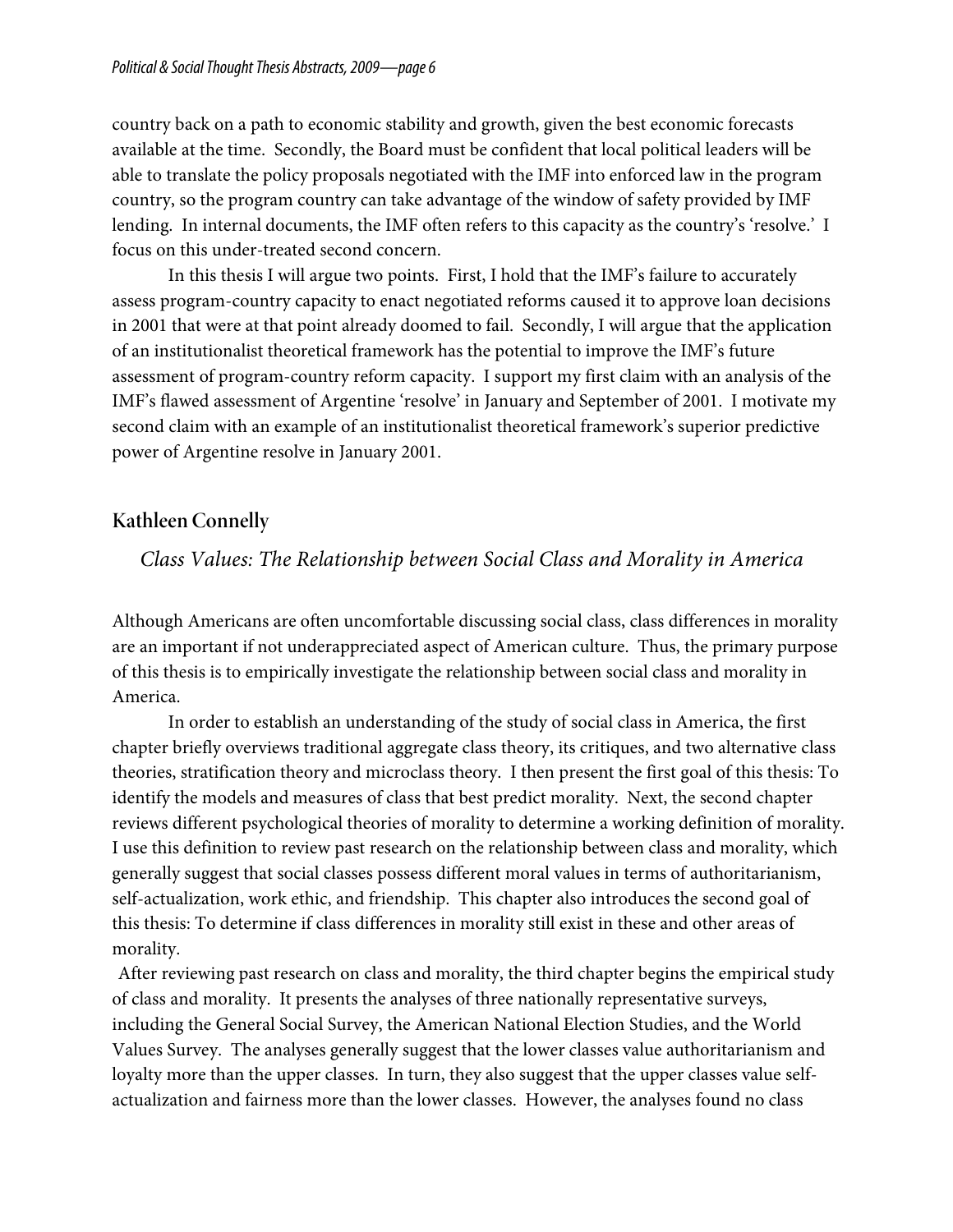differences in work ethic. The findings not only offer preliminary evidence of small but important class differences in morality, but suggest that both the stratification and aggregate models of class successfully predict moral values.

The results of the analyses in the third chapter provided the basis for the creation of an original survey on social class and morality. As in the third chapter, the results of this Social Class Survey suggest that that the lower social classes tend to value authoritarianism more than the upper classes. They also suggest, contrary to the previous findings, that the upper classes may value work ethic more than the lower. Finally, the analyses indicate that the upper classes tend to value the individualizing moralities, such as compassion and fairness, more than the binding moralities, such as loyalty, respect for authority, and purity.

The final chapter of this thesis summarizes interprets the results of the four empirical studies, identifies the limitations of the study, and suggests paths for future exploration. Overall, the results of the analyses presented in this thesis suggest that there are, indeed, small but significant class differences in morality in present-day America: The data suggest that the lower classes value moralities that promote group unity and function whereas the upper classes primarily value moralities that emphasize autonomy and individuality. Hopefully, this thesis will help clarify the relationship between class and morality in America and emphasize the importance of class in the twenty-first century.

#### **Marta P. Cook**

## *Winning Back the 'Values' Voter: The Religious Progressive Movement and a Development of a Framework Connecting Liberals and Christian Communities*

I argue that the 2004 election served as a wake-up call to Democrats, when post-election analysis showed that the more often a person went to church, the more likely he voted for George W. Bush. Many political liberals realized an enormous "God Gap" had developed between the two parties, that somehow many Christians felt that the Democratic party did not understand or represent their values.

In the first chapter, I examine the sociopolitical force of religion in America. I assess the political impact of the religiosity of this nation, from the 'politics of belonging' to the 'politics of believing'. I explain how religion in America is as dynamic as it is constant, with denominational trends and ethnic demographics rapidly changing in the modern era. I evaluate how the Democrats began to understand this and to incorporate it in 2008 election strategies.

Then I outline who the current leaders of the religious progressive movement are and their outreach strategies to evangelicals and Catholics, specifically. It is essential, in understanding the loose and tenuous partnerships of this modern movement, to realize that many of the people and groups in it may be politically liberal, but still hold theologically conservative values. I will then examine the concerted faith outreach of both the Obama and Clinton presidential campaigns. I argue that the advances both of them made were crucially important in helping them build broad-based constituencies of support in unlikely places. I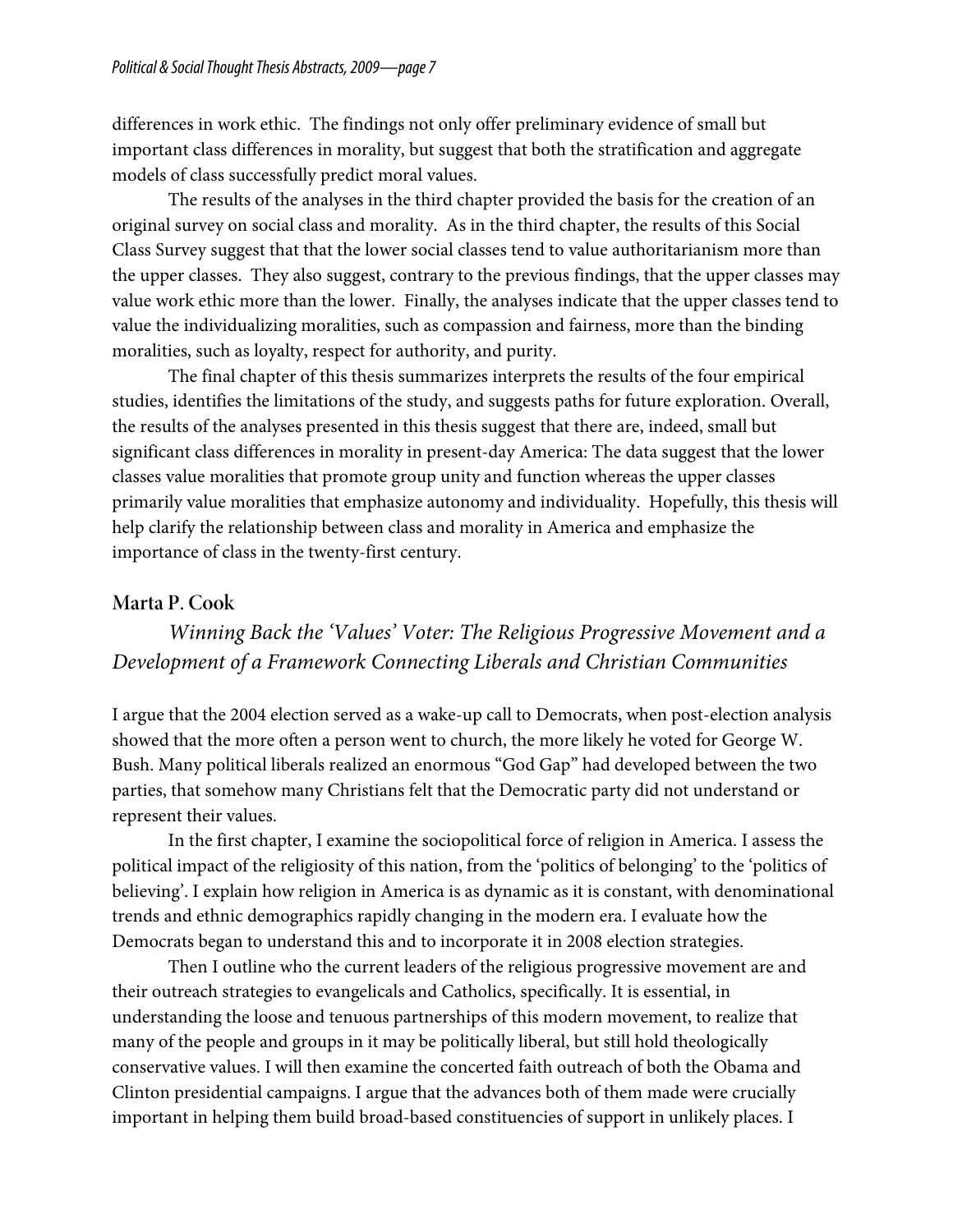provide an in-depth case study of a Democratic congressional race in Virginia that became one of the biggest upsets in the 2008 elections, partially due to the campaign's deliberate and extensive faith outreach in one of the most conservative districts in the state.

However, it is not enough to blame Democratic policy positions or choice of candidates to run as the reasons why they almost categorically fail to connect with conservative and moderate Christian voters. The problems lie deeper. Using moral psychological analysis and studies from the cognitive science field, I argue that Democrats have systematically failed to construct a framework for modern liberalism that can reach the vast majority of moderate and conservative Christians on a moral or emotional level. It is not that Democratic issues cannot appeal to Christians, but that the Democrats have essentially given no amenable overarching framework through which Christians could locate their own values within modern political liberalism.

Lastly, I argue that Christianity can help modern liberalism better envision and articulate its conceptions of the good. I demonstrate how the predominant paradigm of "choice" in liberal politics is not only strategically crippling in terms of outreach to moderate and conservative Christians, but also captures liberals' philosophical disconnect with religious thought in negotiating their policy positions in the public square. I call for Democrats to reclaim the virtue of personal sacrifice. Then, I identify two Christian principles—the Body of Christ metaphor and the ethic of stewardship-- that help to better illuminate the moral framework behind liberal policy positions. I outline potential applications of these theological concepts to the most pressing political issues of our time, in hopes of securing liberal victories that are not only long lasting but also help to develop common ground between the party and people of Christian faith.

### **Jessica Haney**

### *Fragment and Fugue: Voices of the Postcolonial Self*

This project explores the nature of intercultural dialogue in postcolonial society. It asks how we deal with the so-called "other"—as individuals and in aggregate—and how we might learn to deal with him so that he may become less "other" and more "us." This task promises to be one of the most defining for the present generation, perhaps even for the present century. Indeed, in this contemporary global society, such an effort becomes critical if the wheels of diplomacy and economy are to keep turning, and peaceful existence is to be passed down to our children.

The issue of intercultural dialogue is especially acute in the context of the apparent dichotomy between "east" and "west." The us-versus-them mentality is pervasive and pernicious on both sides of this so-called cultural divide. The opposite extreme and counter-ideal is a "postracial" society, in which self and society are no longer fragmented along lines of cultural difference. However, the ideal seems impossible, since human subjectivity is inescapable and cultural difference its inevitable byproduct.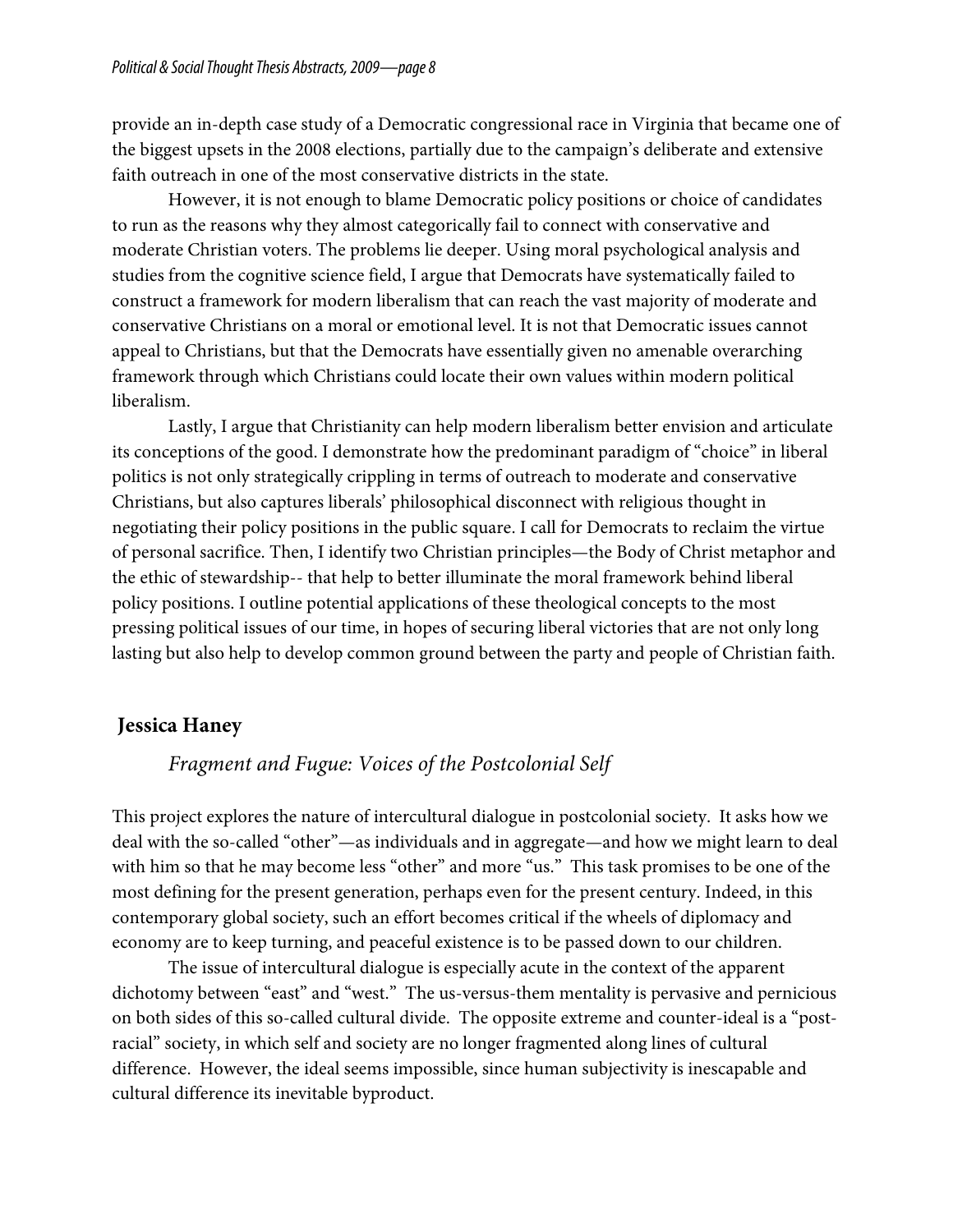This project attempts to ascertain how one might transcend the crippling us-them dialectic in which so many of us live. The initial task is to explore how notions of cultural unity and divide have been expressed in contemporary English literature: specifically, the poems of Canadian Caribbean Nourbese Philip and Kashmiri American Agha Shahid Ali. Next, theoretical resonances of these poems' joint insights are explored in the critical works of James Clifford, Tzvetan Todorov, Kwame Anthony Appiah, Kamau Brathwaite, and Salman Rushdie.

Based on this unique array of poets and critics read in aggregate, I conclude that the nature of the postcolonial self is fundamentally more paradoxical and complex than we tend to imagine. The discourses which polarize—those grounded in purely relativist or purely universalist mindsets—are insufficient for describing postcolonial reality. And the ideal "postracial," too, is insufficient. When these thinkers are put into dialogue with each other, the collective epiphany is that the post-racial can never be "post" racial; that the post-racial *is* by very definition racial. It is more than a mere appropriation of the "other's" voice, and more than a mere backlash against it; and it is more than a simple creole or composite of the two. It is the contrapuntal interplay of other and self, when one's objectivity and subjectivity are working in and through each other. We can conceive of our post-racial selves as whole fragments and fractured wholes. Dichotomy has been turned on its head but without being annihilated. Such knowledge offers a window not only into the postcolonial, but also into the post-lapsarian world. The propagation of these insights at a grassroots level has the potential, over time, to bring the transcendent *racial* post-racial further into being.

## **Laura Harris**

# "*Seeing the Population Issue Whole:" Population Policies, Reproductive Rights, and Demographic Goals*

For most of the 20<sup>th</sup> century, demographic perspectives formed the impetus and framework for most population policies worldwide. Some of these policies viewed women as merely 'targets' for contraception and resulted in human rights violations such as involuntary sterilization. In 1994, the International Conference on Population and Development resulted in a much needed global shift towards women's rights and reproductive health as focuses of population policies. Yet this shift has also largely excluded demographic perspectives from mainstream population policies and discourse, which is worrisome because current global population growth and size are key factors that make our relationship with the earth unsustainable. I argue that policymakers must take into account both human rights perspectives and demographic perspectives in order to formulate population policies that are ethical and effective.

Demographic perspectives provide population policies with a focused, explicit goal: global fertility should be reduced to replacement rates or below as a necessary part of efforts to decrease environmental impact and improve human and environmental wellbeing. Yet these perspectives by themselves are incomplete as foundations for population policies because they provide little direction regarding methods of achieving fertility reduction. Past associations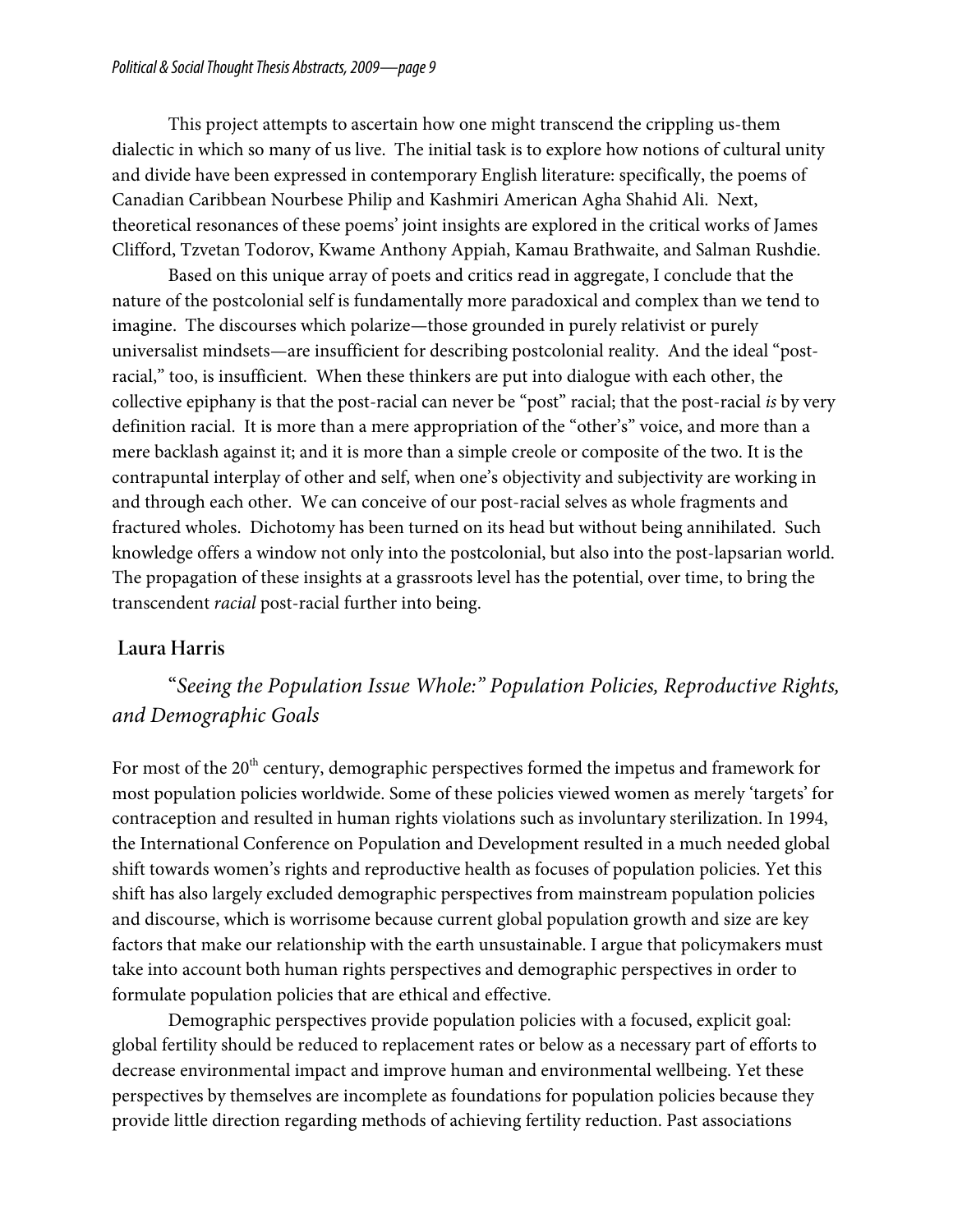between demographically driven policies and human rights abuses should serve not as a condemnation of all demographic perspectives, but as a cautionary tale that emphasizes the importance of combining human rights perspectives with demographic perspectives.

A human rights perspective adds several important dimensions to population policies: it helps to refocus policies on the individuals they affect, and emphasizes the ultimate end of fertility reduction – the wellbeing of people through sustainability, health, and development. In many settings, a human rights approach has lowered fertility simply by rendering reproductive choice meaningful. Yet even when supplemented by concepts of global justice, including distributions of burdens, procedural justice, and reproductive responsibility, a rights-based perspective leaves population policies with so broad a mandate that they can become unfocused, and it casts fertility reduction as an added benefit rather than a central goal. When combined with a demographic perspective however, human rights can be a powerful orientation for population policies.

In order to link human rights and demographic perspectives, I propose policy strategies such as ad campaigns that influence the architecture of reproductive choices without limiting or unduly burdening these choices. These strategies are "nudges," in the terminology of Richard Thaler and Cass Sunstein. I provide case studies of policies consistent with nudges in Iran and Kenya, and I argue that these nudges can enlarge a human rights approach to embrace demographic focus.

Human rights and demographic perspectives are complementary in that they both contribute to more ethical and more effective population policies. On a deeper level, their synergy lies in a collaborative approach to population policies, which seeks to involve all people in making conscious reproductive choices with an eye to both their wellbeing and the wellbeing of society. There are some tensions between the two perspectives; the kinds of strategies each emphasizes most strongly vie for funding, and on a theoretical level, each seeks to reduce the other to merely a means to achieve its own ends. These tensions, however, show even more strongly that neither perspective is comprehensive, or sufficient. We need to employ both perspectives when thinking about population policies.

Within southern Sudan, President Nimeri's actions and the subsequent loss of southern autonomy provided an opportunity for southern rebels to band together and create the Southern People's Liberation Army (SPLA). In Chapter Three, I discuss the situation within southern Sudan, and how this situation was conducive to a future rebellion. The abrogation of the Addis Ababa Agreement provided southern rebels with an opportunity to begin this rebellion. The SPLA formed around the idea of an inclusive southern identity; instead of banding around a single ethnic group, SPLA leaders attempted to create a minimum-winning coalition of diverse ethnic groups in the region so as to become the main resistance group in the southern region, and to be victorious against the national army. While the SPLA focused on common southern grievances, individuals joined the SPLA because of the opportunities that this army provided.

#### *3B* **Andrew J. Macklin**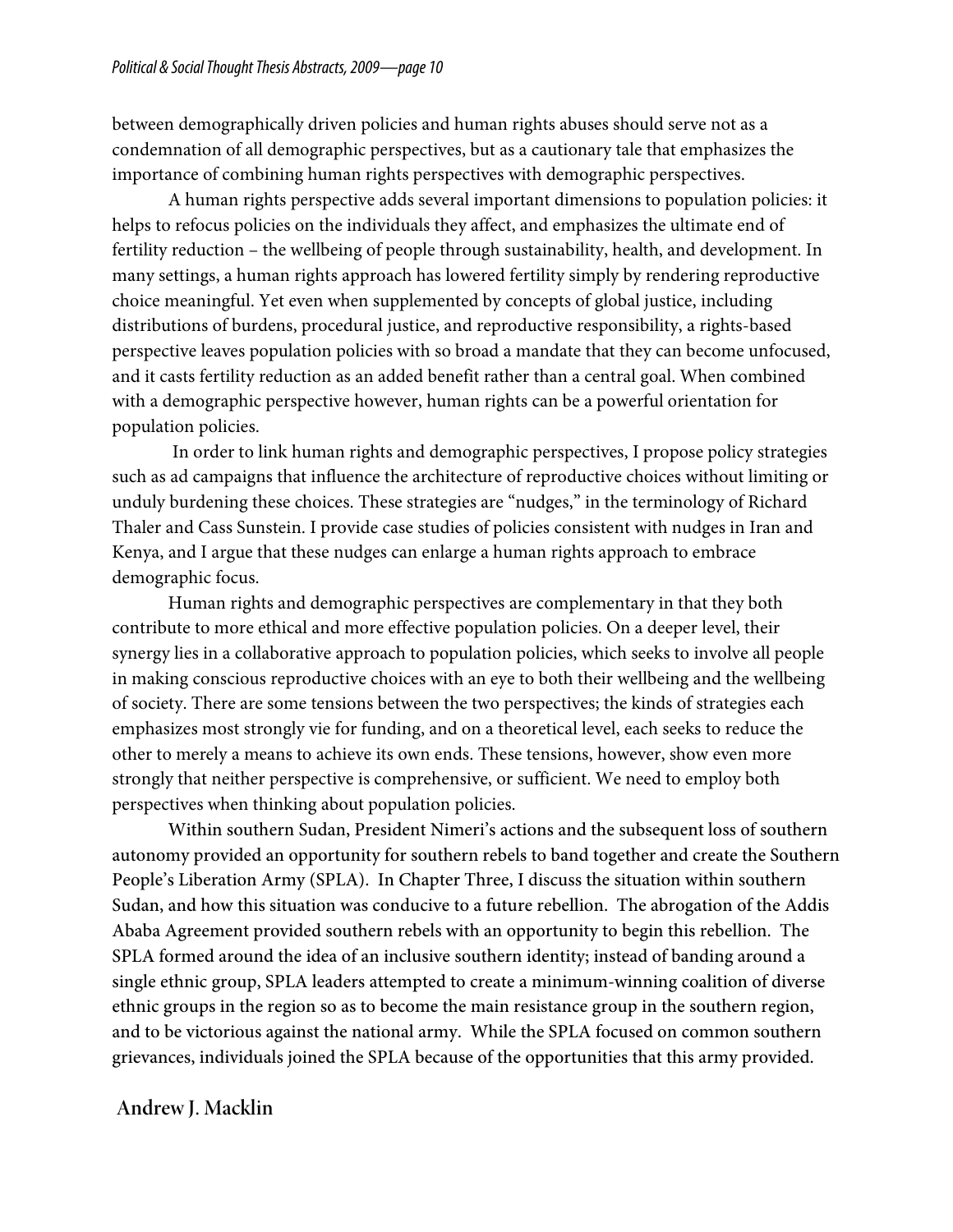### *Speaking of Faith: Justifying Charitable Choice in the Public Forum*

This paper presents Charitable Choice as a subject of public discourse. It answers the questions that might be raised in this discourse: What is Charitable Choice? Should political liberals accept it? Would its implementation produce impermissible outcomes or effects? Why should religious NGOs agree to partnerships with the state? And finally, why should Christians consent to participate in this fictional policy discussion?

First, Charitable Choice argues for government neutrality towards religion—the state may neither promote nor inhibit religion. In particular, it applies this principle to government funding of NGOs. The state may set certain criteria by which it chooses which NGOs to fund; however, religion cannot be a factor in these criteria. I examine Charitable Choice within the framework of public reason, which legitimates laws that are supported by a reasonable political conception of justice. The political value of fairness supports Charitable Choice's proposal of government neutrality towards religious organizations; as long as they achieve valid public purposes, religious organizations should be able to partner with the state.

Political liberals will object to Charitable Choice if the policy has the effect of impermissibly promoting religion or fostering excessive entanglement between church and state. I argue that Charitable Choice emphasizes the expectation of good-faith compliance as a critical part of the government's relationship with its citizens. It sets down specific standards that will help preserve distinct spheres of influence for church and state, and expects that citizens will, in good faith, comply with these standards to minimize impermissible unintended effects.

Similarly, religious NGOs object that partnerships with the state may dilute their religious mission, diminish their organizational autonomy, or impose restrictive bureaucratic standards. Charitable Choice responds in two ways. First, I urge religious citizens to focus more on positive social outcomes than on the integrity of their methods. Second, I invoke a moral imperative that implies that religious individuals have an obligation, as citizens, to partner with the state if it will increase the effectiveness of their efforts.

Finally, religious citizens object to the framework of public reason under theological conceptions of the church in contestation or opposition to the political world. I respond with a theology that places the spiritual and political worlds—and their correspondent vocabularies under God's sovereignty, so that participation in public reason is a spiritual act. I conclude that a religious citizen may introduce Charitable Choice into the public political forum because it makes properly political arguments that should lead reasonable citizens to accept it.

#### **Gautam Malhotra**

*Neo-Liberal Capitalism & the Relative Perspectives of Globalization: The Cosmopolitan Elite and the Lower Socio-Economic Class*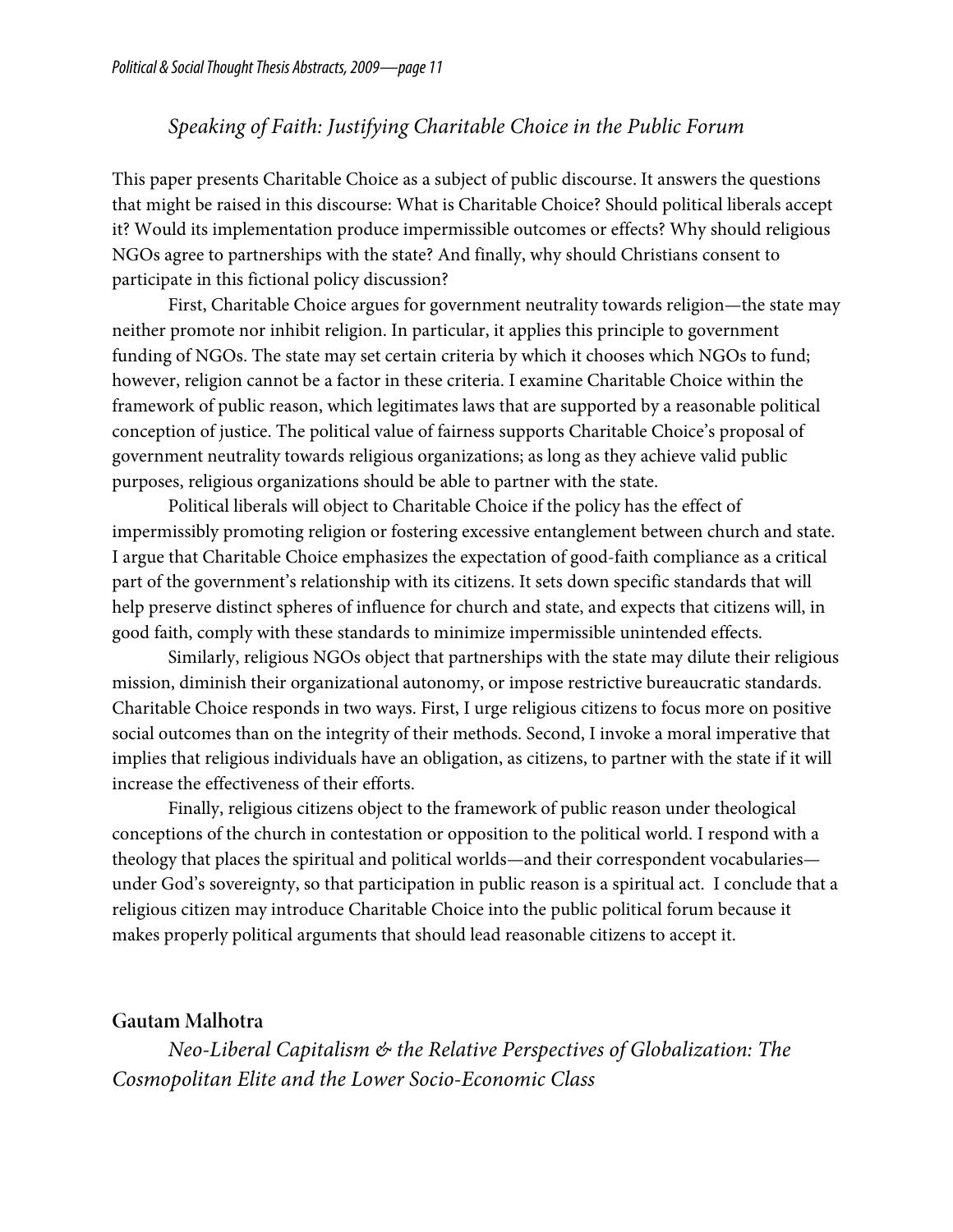I argue that the structural limits of neo-liberal capitalism result in vertical and horizontal polarization, leading, in turn, to distinctly contrasting class perspectives on globalization. Following from this distinct perspective, people in lower socio-economic classes use democracy to challenge neo-liberalism. I contend that with the collapse of the Bretton Woods system and the internet revolution, a seamless global economy has been created. This has proliferated corporate expansion, giving the rise to a new cosmopolitan elite class. Closely tied to transnational production networks, this class has been the greatest economic beneficiary of neoliberal capitalism.

Neo-liberal capitalism has resulted in vertical polarization; I define this as the rising disparity of wealth between the transnational elites and lower socio-economic populations. The transparency of the cosmopolitan elite class's social positioning, establishes them as the dominant class. I argue that this generates a cosmopolitan elite ideology that assumes cultural 'synchronic pluralism.' Reflective of neo-liberal capitalism, this implies a mixing of cultural materials across boundaries. I will argue that the ideology of nationalism, which understood the world to be organized in fixed enclosed bodies, such as nation-states, is being replaced by this cosmopolitan discourse. Through consumerism, this seeps into the middle class.

The decline of nationalism and state welfare creates a different perspective on globalization within lower socio-economic classes. Left feeling abandoned by the state, they have turned to their sub-national identities to reclaim their sense of belonging, and to make stronger claims on the remaining available state resources. This phenomenon is called horizontal polarization. One problem with Friedman's model of vertical and horizontal polarization is it suggests that the lower socio-economic class continues to be marginalized, assuming the position that the lower socio-economic class remains helpless under neo-liberal capitalism.

I use Foucault's theory of 'governmentality' to argue that new government technologies, serving as population measurement tools, shift the modern state's governing methods. Now, governing is more scientific, focused on the objective finalities of measures, such as lowering poverty levels, raising employment, etc. Instead of governing civil society members, governments now govern populations, who are individuals of society who may live outside the law. I argue that this shift potentially empowers lower socio-economic classes, which can exercise the democratic right to vote, and keep governments more accountable to them.

To demonstrate how 'governmentality' has empowered the marginalized lower socioeconomic class, I provide the example of the Texas Colonias population. By mobilizing and building a political network with several NGOs, state politicians, and the media, they were able to influence the passing of the 1989 Economically Distressed Areas Program legislation.

My research shows that several marginalized populations, especially in developing countries, have successfully altered their government's neo-liberal economic policies. These examples, I argue, cast doubt on post-Cold War claims of democracy and neo-liberal capitalism as a "natural" pairing. Rather, marginalized populations are using democracy to participate in process of shaping their own systems.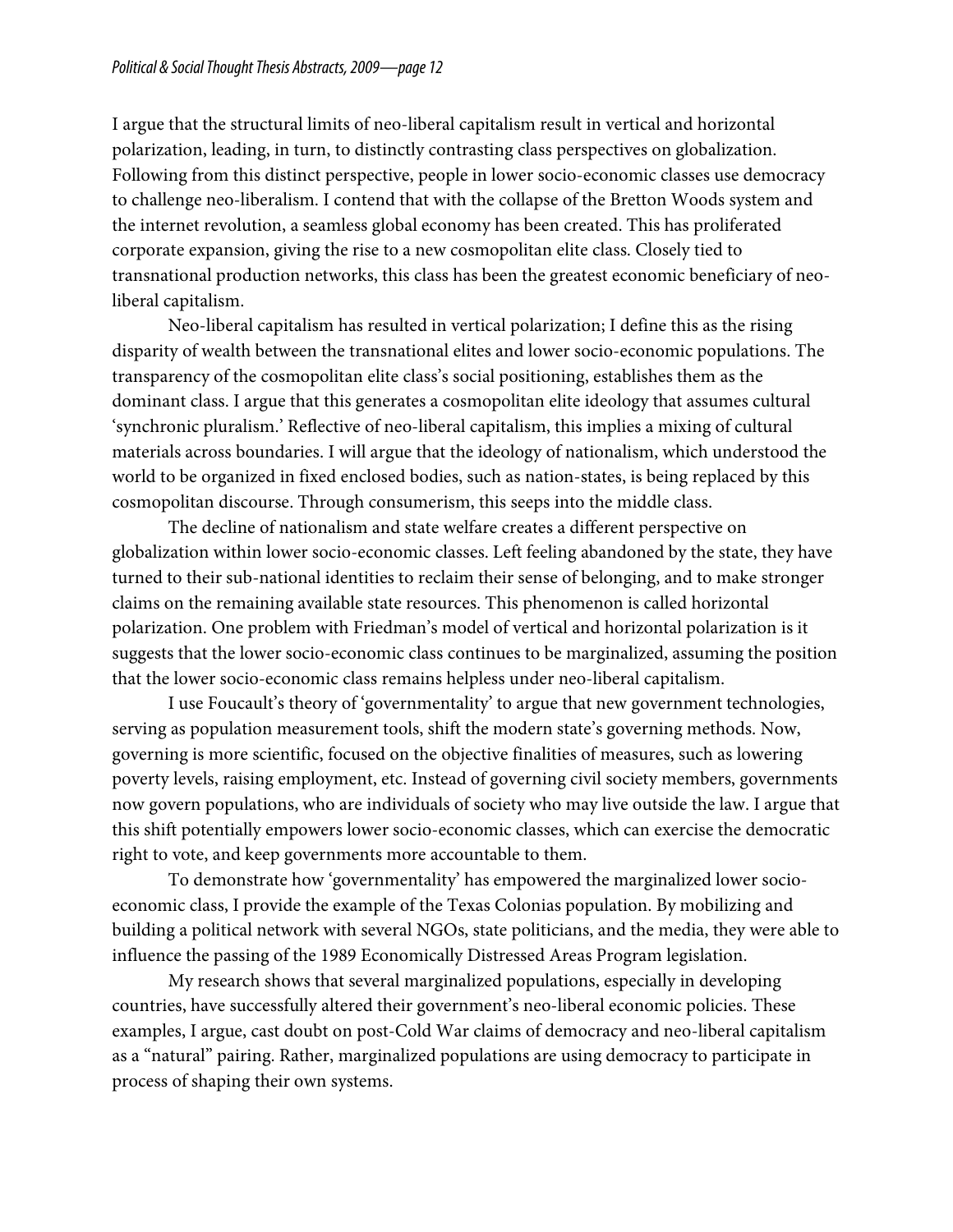#### **Bernice Denira Ramirez**

# *Hope is Not Enough: the High Stakes of Immigration Reform and the Obama Administration*

Immigration reform has been long awaited. To the frustration of many groups, the  $109<sup>th</sup>$ Congress was in 2006 unable to come to a compromise,. But reform remains critical for several reasons. The first concerns the historically large, and growing, number of immigrants to coming to the United States—both legal and illegal. But "illegal immigrants" pose the greatest challenge for reformers. Current estimates show that the undocumented population is the highest it has ever been. Reform that does not address the fate of this group will be incomplete. A second reason to enact reform concerns the changing relocation patterns of these immigrants, with many settling in areas with little or no history of immigration. The changing geography of immigration has pressured local and state governments to enact harsh policies targeting immigrants. Similarly the failure of immigration reform caused the Department of Homeland Security's Immigration and Customs Enforcement (ICE) to step up enforcement of existing policy instead.

Although the need for reform is clear, the goals and methods of the direction immigration policy should take are severely contested. This thesis examines obstacles Barack Obama is likely to face if he chooses to reform immigration policy. The central question of this thesis is: what are Obama Administration's prospects for immigration reform? To answer it, I review the evolution of immigration policy from the turn of the  $20<sup>th</sup>$  century to the  $9/11$  events. Then I identify the central axis of the immigration debate and the actors advocating competing policies. Next, I explore the failure of comprehensive immigration reform efforts in 2006 and 2007 and the lessons they teach. Finally, I detail Obama's own political approach and evaluate his ability to bridge the divides immigration creates.

In the past, immigration legislation has been very difficult to enact. Restrictionists have formed a vocal, cohesive front against immigration. Ultraconservatives like CNN anchor Lou Dobbs and Rep. Tom Tancredo opposed a path to legalization, claiming any option was "amnesty" regardless of what shape it took. The Democrats, on the other hand, found it difficult to sell their more complex "comprehensive" immigration reform plan to voters. In the end, ultraconservatives were able to build coalitions that pro-immigrant groups were not.

As applied to immigration reform, the notion of bipartisanship is more vacuous than usual. Some believe that the "pragmatic" Obama, emphasizing solutions over ideology, can bridge the rifts that comprehensive immigration creates. In contrast, I draw from the immigration debate in 2006 to show that immigration creates strife that makes middle ground difficult to achieve. Obama may be willing to cede some ground on the issue by protecting immigrants' rights but also allowing the massive wall between Texas and Mexico to be built; but, for many reasons, most ultraconservatives are unlikely to accept this type of compromises.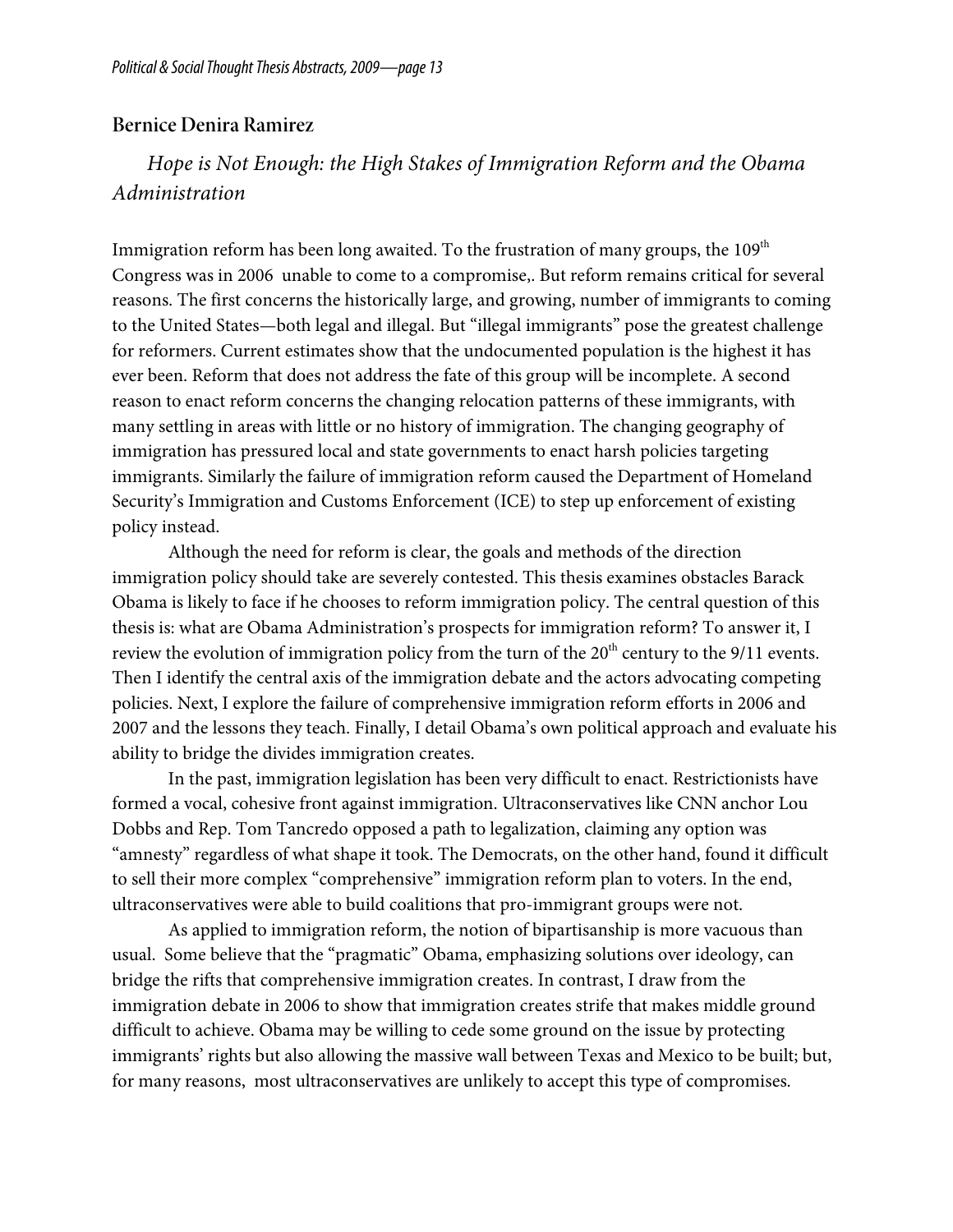Ultimately, I argue, the political costs of immigration reform are too high for the Obama administration to achieve a meaningful change in policy.

Immigration is highly contentious and not a winning issue for Democrats. That is the primary reason why reform is not likely to happen during Obama's first term. Besides the difficulty of compromising over the issue, Obama has a long list of other major policy issues will almost certainly trump immigration. Obama would lose too much political capital if he were to take on immigration: he would alienate important groups in return for small political gains.

#### **Jordan Rodakis**

#### *Baby Did a Bad, Bad Thing: Fantasy and Power in* Girls Gone Wild

*Girls Gone Wild*, the pop culture powerhouse and brainchild of 35-year-old millionaire Joe Francis, is an increasingly popular form of sexualized entertainment. The company produces films that show "real college girls" bearing their bodies for the camera. As a medium, *Girls Gone Wild* can be defined as neither pornography nor reality film (documentary or otherwise). Its unique elements of coercion and contrivance set it apart from standard conventions of pornography, and as such, it is the leading example of the new phenomenon that author Ariel Levy calls "raunch culture." *Girls Gone Wild* is a new, yet pervasive, vehicle for patriarchal oppression that presents a distinctly dangerous threat to the goals of feminism.

The films and the company itself are widely recognizable for their style—which, I shall argue, amounts to coercion and manipulation of young women. The males behind the cameras of *Girls Gone Wild* play a central role in the branding of the company because the crew also serves as directors and coercers. I use transcripts from the films to illustrate the tactics the filmmakers employ to exploit the young women they target. I explore the concepts of sexual deviance, performance, coercion, and fantasy so that I may further reveal how the producers of *Girls Gone Wild* films—and the men who enjoy them—capitalize on the humiliation and degradation of women.

I utilize *Girls Gone Wild* as a case study to analyze larger patriarchal influences on male fantasy—and how those influences situate women and men as adversaries in sex and sexuality. By basing my analysis in the feminist tradition, I can identify sexist structures within this franchise and deconstruct its power. In so doing, I attempt to illuminate why this new surge in raunch culture's popularity threatens the human dignity of both women and men.

#### **Allison Lorraine Scott**

*From Integration to Reconciliation: Christian Theology as a Resource for Racial Reconciliation*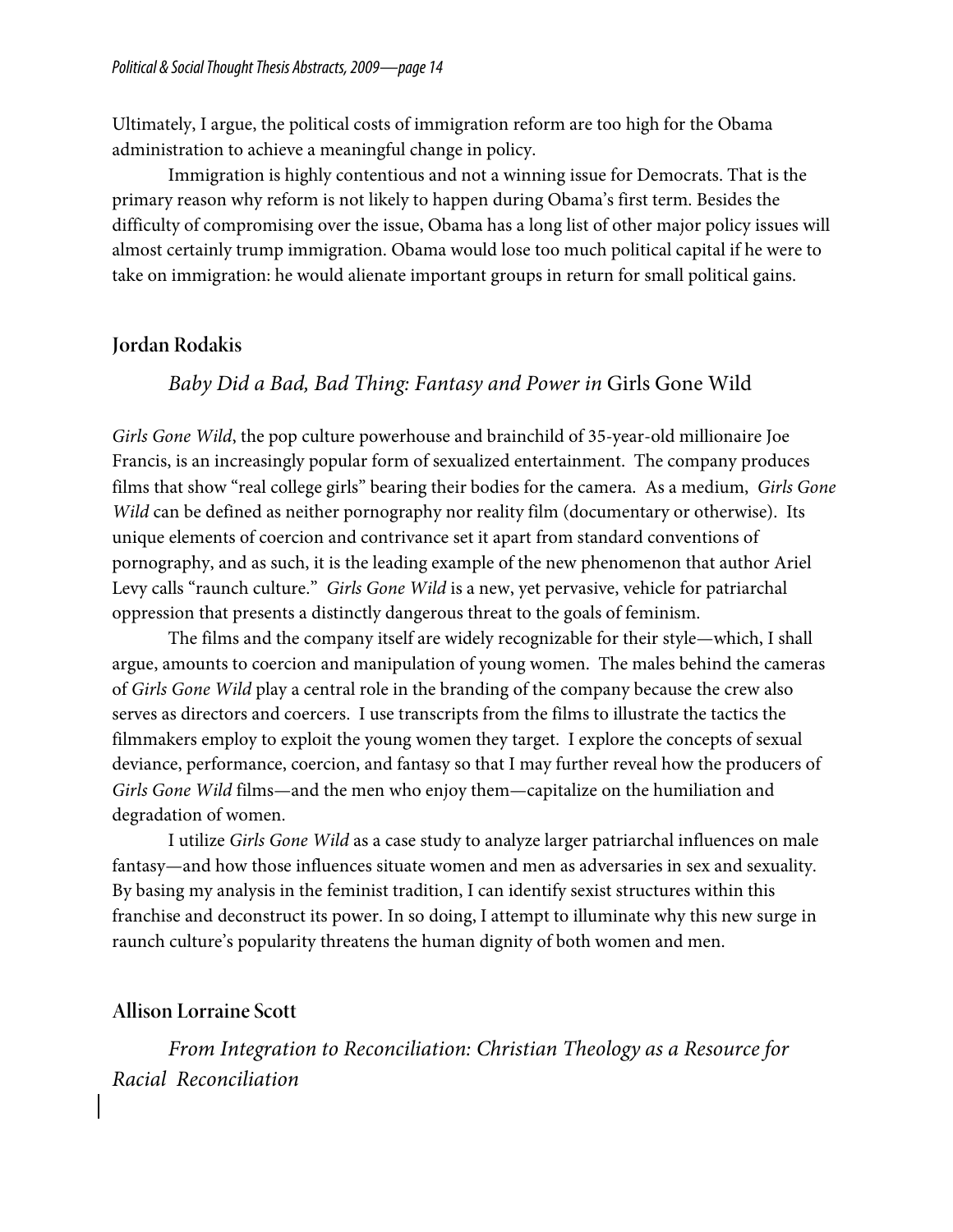This thesis proposes that Christian theology provides particular resources for bridging the social, cultural, economic, and religious divides that exist between black and white Americans living in a racialized society. Despite this claim, the Christian Church has often been silent and even complicit in perpetuating racial injustices and divisions within the American story. This thesis argues that this inconsistency is the manifestation of a serious error in theology within the American Church. It seeks to address this error by arguing that racial reconciliation, understood to be *the act of creating new social spaces where the divisions of race are no longer the primary determinants in human relationships*, is essentially related to Christian discipleship. Further, it presents examples from the Civil Rights Movement and emerging local movements as lived illustrations of the profound power and relevance of Christian theology for cultivating reconciliation and promoting social justice.

Chapter One provides a foundation for understanding Christian theology as a resource for racial reconciliation. This chapter seeks to challenge the mentality pervasive in American church culture—particularly among white evangelicals—that social problems are not to be the concern of Christians or the Church as a whole. In response to this mentality, this chapter presents a variety of elements present within Christian theology that create and affirm movement towards racial reconciliation.

Chapter Two connects these theological foundations with their expression within the story of the American Civil Rights Movement. In the midst of the contrasting struggles towards and against integration emerging in the 1960s, and still continuing in modern American society, theology has played an essential role in guiding many who have sought to live out a vision for racial reconciliation that included but surpassed the goal of legal integration. This chapter focuses on the rhetoric of the Civil Rights Movement, examining sermons and speeches given during this turbulent time in American history which contained theological arguments in support of integration and, ultimately, reconciliation. These words were the "weapons" of the non-violent movement against the powerful forces of segregated society. The voices offered in this chapter are voices of *dissent*, resisting the status quo and presenting alternatives based in theology to the social evils of injustice and racism particularly pervasive in the South.

Chapters Three, Four, and Five serve as a series of case studies examining particular modern organizations which have experienced some expression of racial reconciliation and were also founded on principles from Christian theology. All three present different but related models for the creation of alternative social spaces of reconciliation within the surrounding culture. Further, all these movements in some way participate in the legacy of the Civil Rights Movement and therefore reflect some of the implications of that movement for directing subsequent Christian social justice and reconciliation movements.

The conclusion to this thesis seeks to locate these reconciling movements within the broader context of the surrounding culture and examines the role that they play as models of alternate social spaces. It further explores the possibilities and limitations of theology for producing change in a racialized society.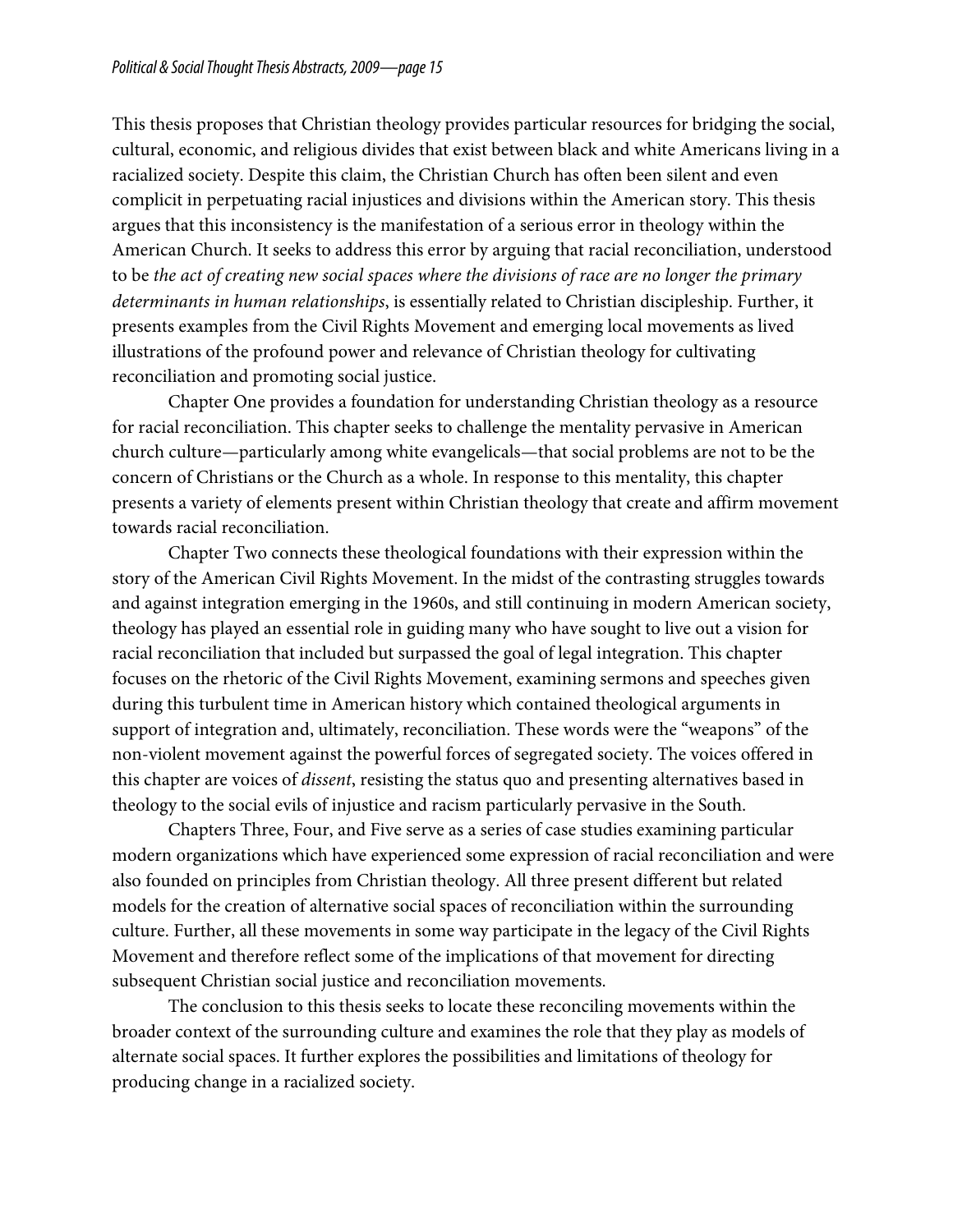#### **Sidharth Sethi**

#### *Seeing the State and Civil Society from the Mumbai Slum*

This thesis concerns itself primarily with the politics of the Mumbai slum. I argue that the politics of the slum can best be understood by developing the concepts of state and civil society. The projects of nation building, modernity, development, and globalization, though, are not far and circulate throughout the paper.

The state today faces considerable pressure to reduce its size, scope and engagement within society. These pressures stem from the dissatisfaction with the state as a conduit for development and democratic representation. Civil society is put forward as an associational, grassroots, and usually apolitical alternative to the state.

I will first ground the state and civil society in India, and assert, generally that a) despite the pressures it faces, the state and its institutional arms are deeply embedded into local, everyday practices, and b) civil society exists in many forms in India, and cannot easily be separated from the state. From a similar premise, Partha Chatterjee argues that marginal groups compete for resources and recognition in "political society." Civil society is constituted by citizens, i.e. the holders of substantive rights. Marginal groups are denied substantive rights, and their ability to engage the state is a function of the size of their vote-bank. I argue that political society and civil society may be simultaneously applicable to the slum.

 But first, I attempt to *show* Dharavi, Mumbai's largest slum using pictures and descriptions from newspapers, magazines, and literature. I highlight the negatively normative position that informs the urgent imperative for development. My purpose is to 'un-deny' the slum, and suggest it is not a space locked in a pre-history of under-development. I then return to the civil society/state paradigm and argue that political society has now found ways to rally citizen groups/elites *and* slum dwellers around the same cause of development. This has been achieved by using a market-based strategy for redeveloping the slum. At the same time, other civil society organizations, most notably, the Alliance, are finding new ways to engage the state, assisted by a federalized or an internationalized apparatus. Arjun Appadurai claims that these groups deliver "deep democracy" in the slum. I offer a more circumspect look at some of what they have done in the slum, and suggest that political and civil society will coexist in the slum.

#### **Hamza Shaban**

## *Closer to Conversation: Freedom, Objectivity, and the New Media Environment*

As new media outlets and technologies present themselves, traditional sources of news are being crowded out. Americans once received much of their information from the three broadcast networks, NBC, ABC and CBS, but novel outlets like cable TV, news websites and blogs are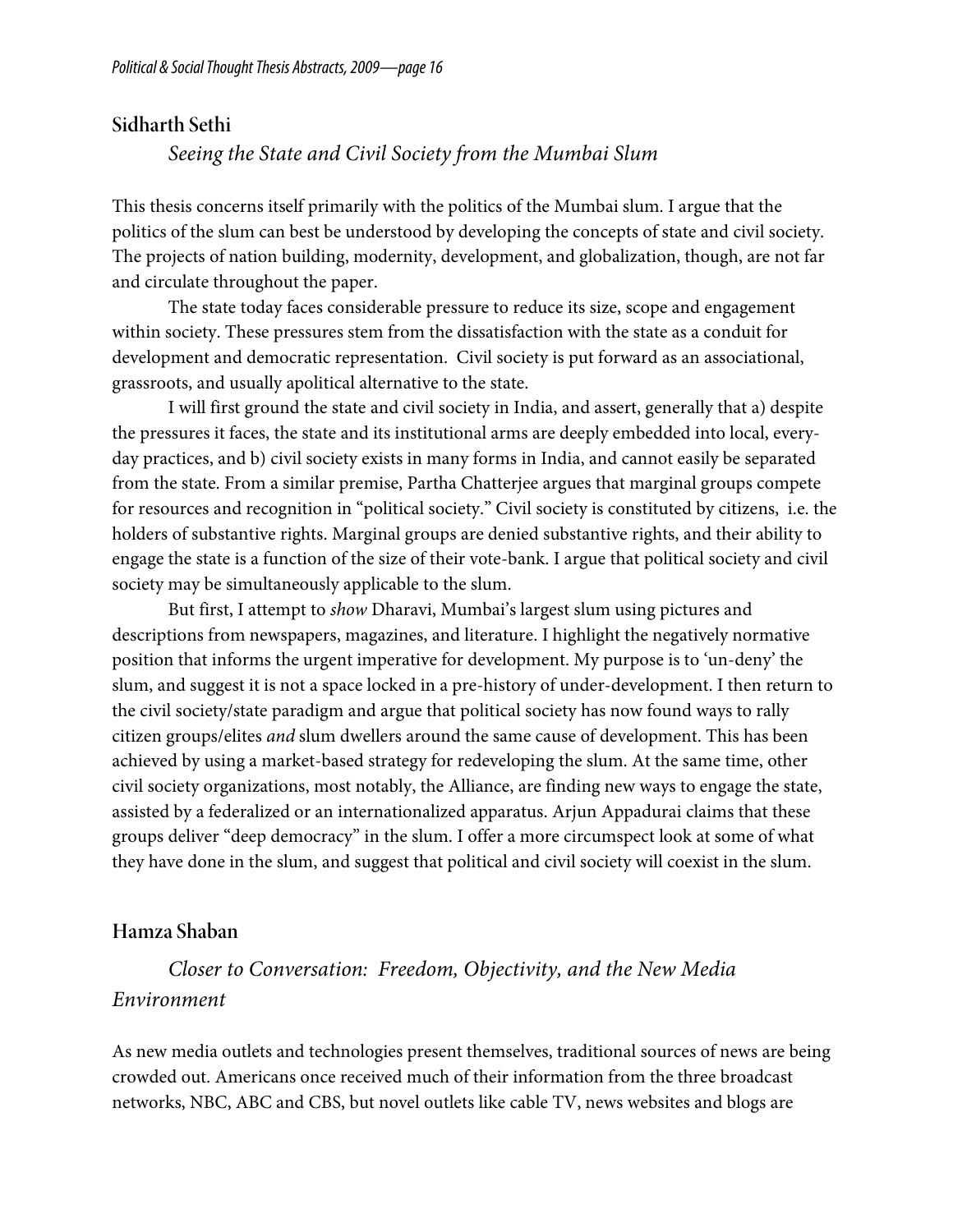decentralizing the media landscape. Whereas many fear the loss of concentrated news-gathering and wide viewership, I argue that the changes we see in the media are democratically useful as they enhance civic participation and cultivate freedom of expression.

This thesis explores the transforming media environment and grapples with the consequences of recent structural change. Beginning with the Progressive Era, I trace the development of the institutions and standards that have come to define the modern mass media. This is done by discussing the political theory of Walter Lippmann. As a skeptic of the knowledge of the American citizenry, Lippmann argued for an elite driven news media. Because citizens are incapable of informing themselves, professional journalists and their specialized bureaucracies would decide what was newsworthy. They alone would have the power to disseminate this information. In Lippmann's conception, so long as journalists adhere to the norms of objectivity and fairness, their democratic obligations as news-gatherers would be fulfilled. Because Lippmann's views have come to dominate our cultural imagination, he acts as a spokesman for the modern media, the Progressive media regime. He works well as a starting point because the changes we notice in the media environment are changes away from Lippmann's vision of the free press.

After describing the type of news that emerged during the Progressive Era, I offer a rebuttal to Walter Lippmann. This comes in the form of pragmatist theory, articulated by John Dewey and Richard Rorty. While these men see Lippmann's claims about citizen competence as empirically correct, they argue that this need not be so. Rather than appoint an elite class of specialists to compensate for citizens, Dewey and Rorty want to work harder to better educate the public. Pragmatists also reject the norm of objectivity. Where Lippmann and the Progressives believed that objective reporting would lead to an approximate truth, pragmatists would rather cultivate free and open discussion—leaving truth to be created through deliberation. By tracing the objectivity norm through history, I reveal its conceptual weakness and its practical failings in journalism.

Once the pragmatist theory is outlined, I argue that Dewey and Rorty would welcome new forms of media that have emerged in the last few decades. I focus specifically on a new type of journalism that abandons objectivity, found in *The Daily Show with Jon Stewart,* as well as a new medium that enhances participation and weakens elite control of the news, the blogosphere. Using these two outlets, I illustrate the new media's capacity to cultivate freedom of expression and reveal the shortcomings of the Progressive media regime. This thesis reflects on concentrated corporate ownership, the media's deference to government, and of the fracturing and polarizing effects of decentralized news.

#### **Manal Tellawi**

*Roadblocks to Palestinian Statehood: An Examination of U.S. Attitudes Towards Palestinian Self-Determination*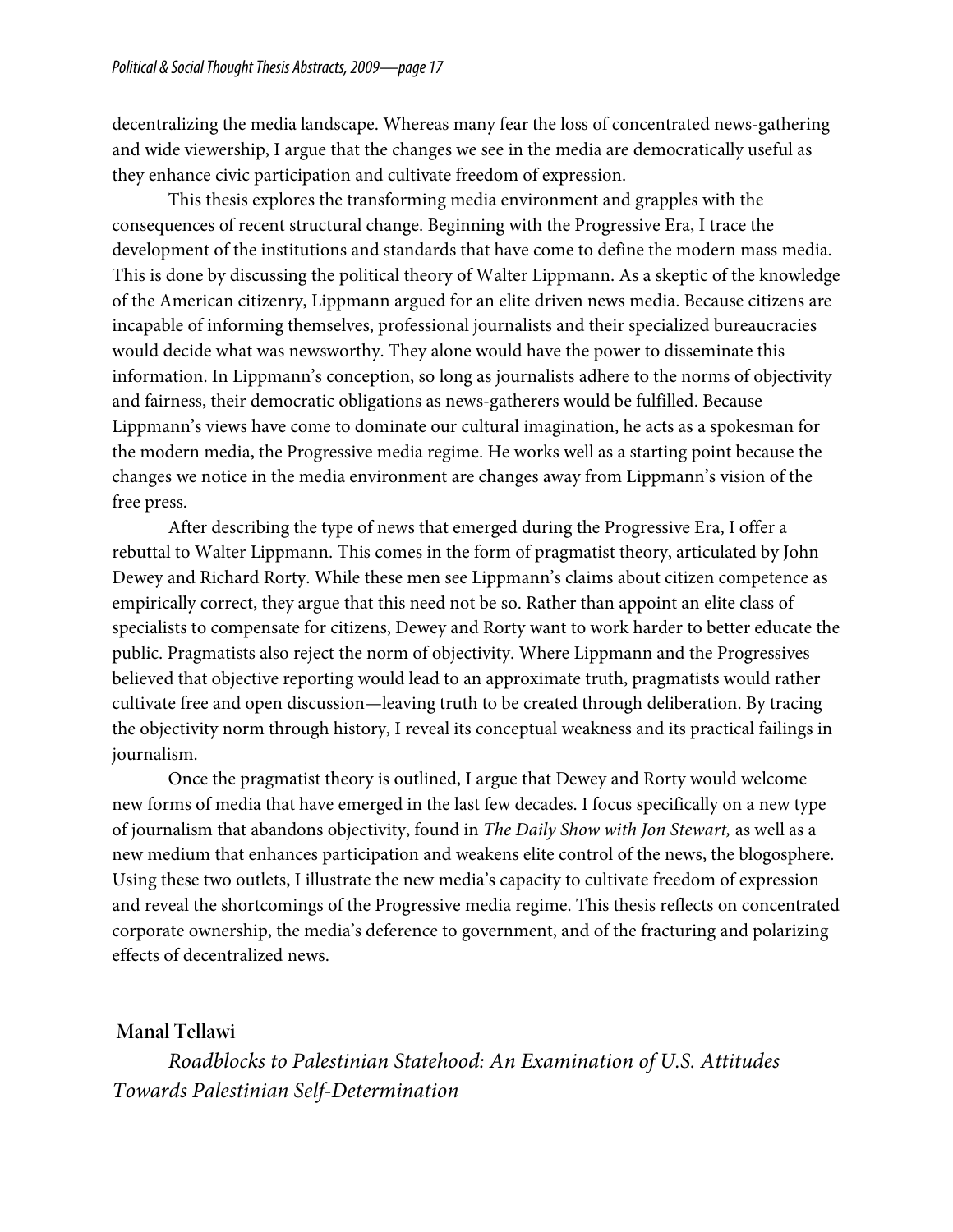I trace and analyze the evolution of U.S. attitudes towards Palestinian self-determination, and the effects of U.S. policies on the creation of a Palestinian state. I begin by establishing the international legitimacy of the Palestinian claim to self-determination, by tracing the history of various UN resolutions. Because the Palestinians' conception of what would constitute a true realization of their right to self-determination has evolved over the past sixty years, I focus on the claim made by the Palestine Liberation Organization (PLO) in 1988, calling for the creation of a Palestinian state in the West Bank, Gaza Strip, and a capital in East Jerusalem.

My main argument is that the U.S. has worked, in numerous ways, to oppose the creation of a Palestinian state. At the root of this opposition is the assumption that supporting the nationalist aspirations of the Palestinian people detracts from the U.S.'s special relationship with Israel. There are four main reasons behind the U.S. support of Israel—the Israel lobby, the perception that Israel is a strategic asset to the U.S., the sense of a moral duty in the U.S. to support the Jewish state, and the fact that Israel is the only democracy in the Middle East.

My analysis begins with the First Intifada, or popular Palestinian uprising, which generated an immense amount of international and domestic pressure on the U.S to change its policy of neglect towards the Palestinians. The Palestinians won their right to sit at the negotiating table with the U.S. and Israel and a peace process commenced. However, the U.S. was not an honest broker because of the nature of its relationship with Israel. I compare and contrast the U.S. relationship with Israel and the Palestinians, in terms of military, financial, and diplomatic support to prove this point.

My thesis is subsequently divided into two parts: the Clinton era and the Bush era. Despite the beginnings of the Oslo peace process, the Clinton era remained characterized by an opposition to Palestinian self-determination and statehood. The Oslo peace agreements did not mitigate the effects of the occupation on the Palestinians, and were more favorable to Israel and less conducive to the creation of a Palestinian state. However, the Clinton administration managed to break the taboo on the concept of Palestinian statehood in 2000 with the Camp David summit. I argue that Ehud Barak's proposal fell short of what would constitute a true realization of Palestinian self-determination, because if implemented, it would not have created a viable, contiguous, and independent Palestinian state.

The Bush administration inherited a failed peace process and a region plagued by turmoil and Israeli-Palestinian violence. I analyze the effects of 9-11 and the War on Terror on the U.S. perceptions of the Palestinians. The U.S. advocated for the creation of a Palestinian state, but it also disengaged from the Israeli-Palestinian peace process, and allowed Israel to induce drastic changes in the occupied Palestinian territories, such as the construction of a barrier/fence through the West Bank and the unilateral disengagement from Gaza. Israel's actions, which were supported and enabled by the U.S., had the effects of undermining the sincerity and legitimacy of the PA in upholding the cause in the eyes of the Palestinians. Thus, I argue that U.S. policy contributed to the factionalism in Palestinian society, as well as the prolonging of the current humanitarian and economic crisis in the Gaza Strip.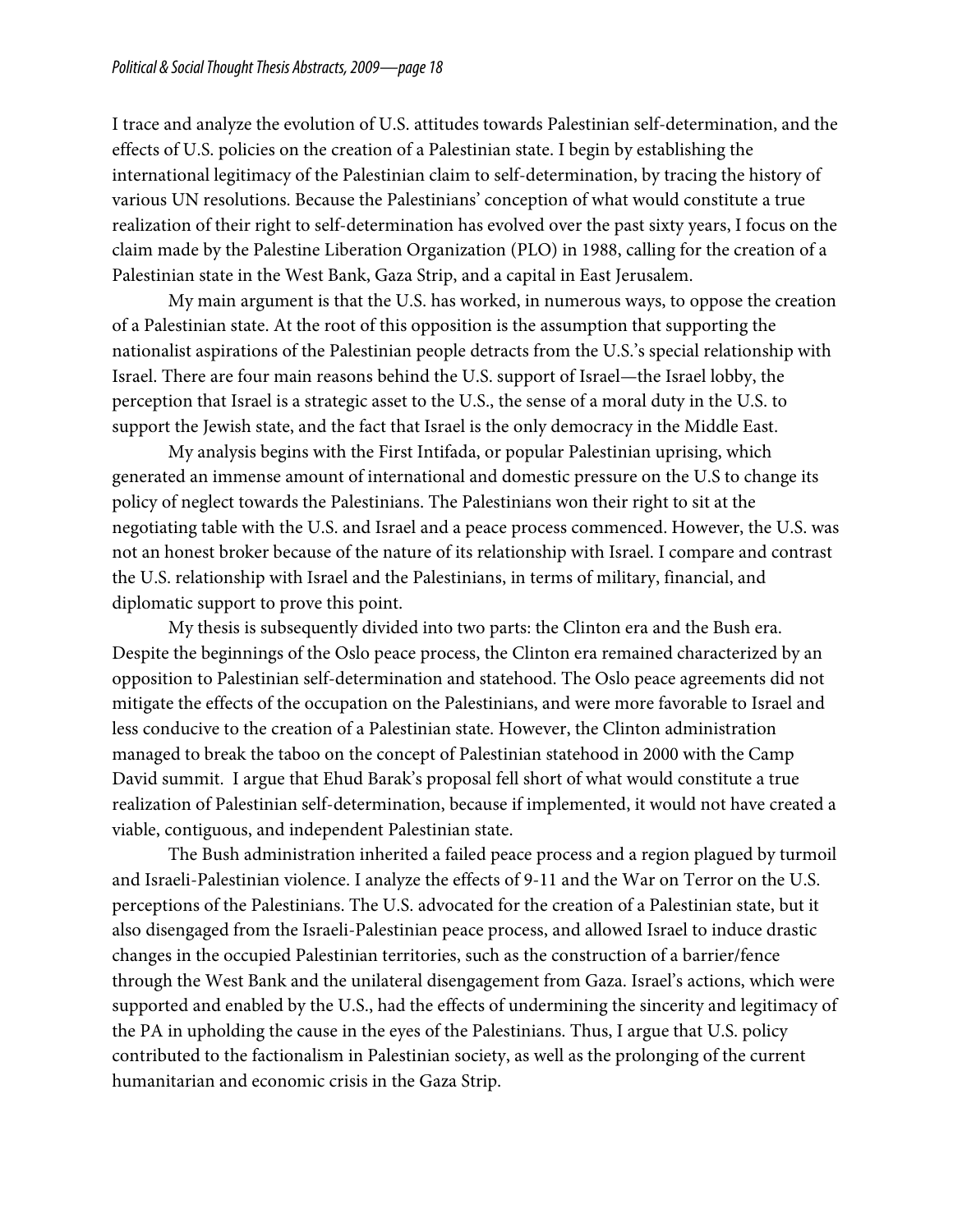#### **Jia Angeli Carla Tolentino**

*Here Is Not Merely a Nation: Writing the New American Dream*

Recognizing that the American Dream has many implications, I identify its fundamental promise as opportunity for all. This is the root of our history of immigration, and the reason why the melting pot and the American Dream are intertwined myths. Tracing the history of American immigration, I show that the Immigration Act of 1965 marked our largest step towards fulfilling this central promise, and explain why post-1965 America poses such a challenge to old ideologies. I posit that the current American Dream necessitates transnationalism, and moreover, that this is the telos of the original rhetoric: an American-ness defined by plurality, but powerful enough to transcend difference.

 I use contemporary immigrant literature as my subject. I identify the latest wave of immigrant authors as uniquely positioned to examine the old American Dream against the complex realities of life in the U.S. today. They have rejected assimilationism in the traditional sense, yet they are committed to our myths in the name of equalizing and redefining our conceptions of American identity. They simultaneously affirm and destabilize national ideology, a dialectical process that casts away nativism and allows the essential promise of opportunity to emerge. To illustrate these dynamics, I examine three elements of the American Dream in contemporary literature: love of country, self-reinvention, and material success.

In the first chapter, Chang-Rae Lee's *Native Speaker* shows Henry Park as a secondgeneration American whose love of country is fractured by feelings of alienation, and who consequently becomes obsessed with the fantasy of the trans-nation. Guided by Lacan's theory of the mirror stage, I explore the displacements and projections of Henry's cathected obsession, showing that the America he imagines is valuable (if his method is not). The trans-nation is an "orthopaedic" fantasy—strong enough to guide the work for change.

In the second chapter, I use Gish Jen's *Mona in the Promised Land*, Junot Diaz's *The Brief Wondrous Life of Oscar Wao*, and Bharati Mukherjee's *Jasmine* as updates of the immigrant bildungsroman, examining the idea of self-reinvention as a way to establish American subjectivity. In these three novels, the protagonists adopt odd, paradigmatically American identities, forcing the reader to rethink ideas of the hyphenated-American subject and of the American subject as well.

In the last chapter I address the idea of material success as the ultimate measure of happiness/Americanness—specifically, in the way it affects the "model minority," itself a nativist concept predicated on materialism. In focusing on the rich, unhappy second generation, Jhumpa Lahiri's three works (*Interpreter of Maladies*, *The Namesake*, and *Unaccustomed Earth*), are studies of the dangers of this American idea of success as it has become applied to the uniquely positioned Indian techno-migrants and their children.

I conclude that the authors write from a new subject position—that of an American whose "otherness" has already been incorporated—and this leads and allows them to inhabit the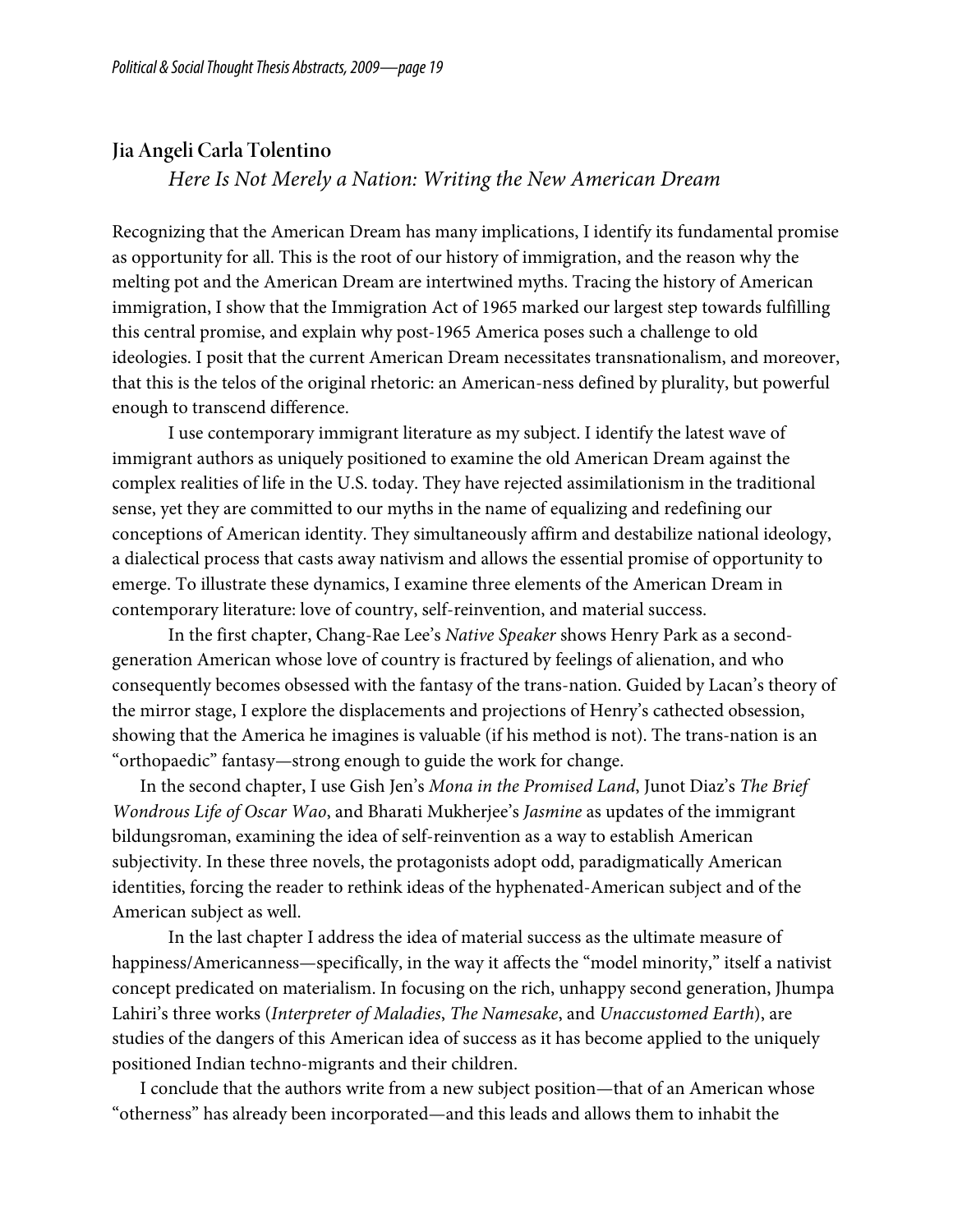discourse and then, to change it. Acknowledging the value of post-exceptionalist thought, I reject, as do these authors, the idea that we should (or can) fully discard the conception of America as endowed with unique opportunities. Rather, the work of this contemporary literature is to challenge the fallacious aspects of the American Dream so that its core might emerge strengthened.

### **Matthew Trumbo-Tual**

*Education and the problem of assimilation: The subversive tradition of French literature*

As one of modern society's most important cultural institutions, schools help to assert and reproduce the dominant cultural framework and its canon. This puts them at odds with writers who want to disrupt cultural norms and the reproduction of the status quo. The tension between writers and schools is particularly apparent in France, where schools have incorporated many writers who attack cultural norms into the curriculum. This seems at first like an attack on writers that emasculates their radical potential.

I argue the problem of assimilation rests on a faulty understanding of writers as autonomous from the dominant cultural framework. I show French schools assert both emancipative and oppressive values. By drawing on the former, experimental and avant-garde writers resisted French schools' performative use of literary texts as evidence of the legitimacy of cultural and political norms defined by the state. Now, French schools approach texts as distinct parts of reality with their own ways of being influenced by and influencing their context. Although this change in schools' approach to literature may not have had a revolutionary impact on society, it does have a subversive function in that it destabilizes the naturalization of the worldview asserted by schools as unified, self-evident and unchangeable.

## **Quynh Vu**

*Neoliberalism and Education: How Americans Misappropriate the Free-Market Model*

I argue that Americans have misappropriated the tools and models of free-market competition by using them in the education system. This misappropriation, starting in the early 1980s with the rise of neoliberalism and continuing in the present day, has implications in the classroom; it transforms political relationships and responsibilities into mere economic transactions.

Using David Labaree's typology of the three models of education: democratic equality, social efficiency, and social mobility, I describe the historical debate of the goals of schooling.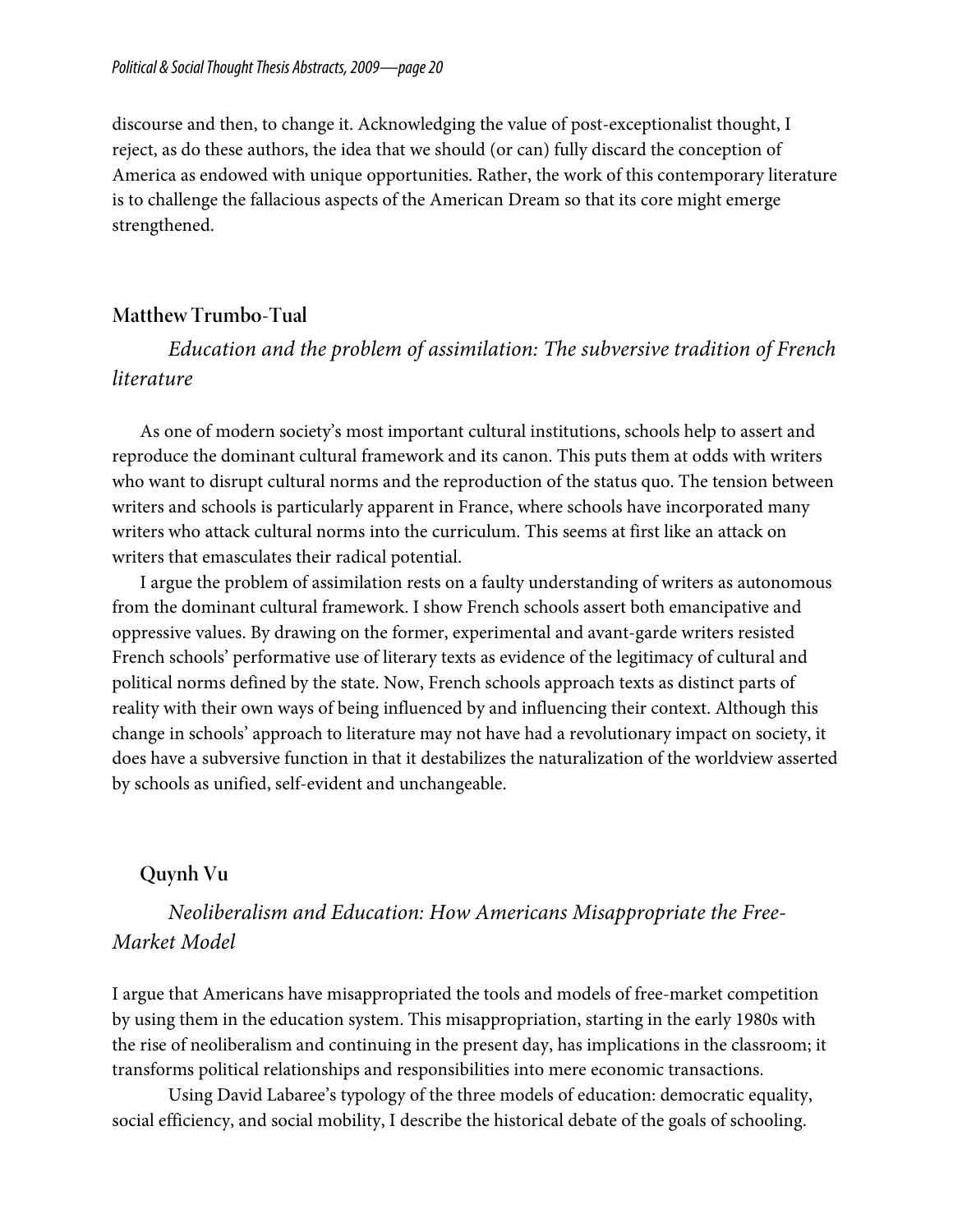That these goals are not inherent in the definition of schooling, but, rather, are shaped by the social and economic forces of each era suggests that the current model of neoliberal education is not a given but is the result of political currents.

I document economic stagnation and faltering test scores as factors that led, in the 1980s, to the outcry of a failing US school system. Education discourse (including government publications, legislation, conferences, speeches) since the 1980s reveal the systematic use of freemarket models as ways to conceptualize the education system. The business-like model of accountability (high-stakes testing), efficiency (decreased funding), and standardization (learning objectives) led schools to adopt new norms and goals that delimited the curriculum and reconceived pedagogy to look more like production in a factory than teaching in a classroom. The effect is a highly individualized, competitive, neutral, and consumerist education. I suggest that these changes have implications outside the classroom as well; they foster an atomized society, based in economic relationships and devoid of feelings of civic duties.

I find problematic not only the negative effects of the accountability and standardization model but also the inappropriate use of these models in the public education system. I analyze the criticisms that began in the 1980s of schools as the culprit for a stagnating economy and faltering test scores and conclude the labor market, population growth, and increased immigration account for more of these changes. I then highlight the differences between teaching/learning and working/producing and argue that implementing factory production mechanisms deprives schools of creating an educative environment. Further, I find significant incongruities between assumptions of the free-market model of firms and the realities of the education system; these disparities demonstrate that the model of free-market competition cannot be properly applied to realm of education.

Reforms, while difficult to implement and sustain, are possible. I analyze several reforms that challenge the certain assumptions of neoliberal education. I conclude that we must do more than react and counteract to the political ebb and flow; rather we must proactively re-imagine schooling. If we limit our debates on educational reform to questions of how schools can create economic growth or national security, we will only reproduce our current world. Instead, I posit that schooling should remake the world. Schools can be more than a product of social change; schools should be a lever for it.

### **Melissa Batchelor Warnke**

# *Deconstructing the Memorial Museum: A Critical Analysis of the Intersection of Global Conventions and Local Healing in Post-Genocide Rwanda*

This thesis will examine the competing practices of memorialization of the 1994 genocide in Rwanda that have emerged in the past fourteen years. The Rwandan people have chosen to remember these traumatic and divisive events in a myriad of complex ways, from preserving sites of mass killing as they were at the end of the genocide, bodies still where they fell, to holding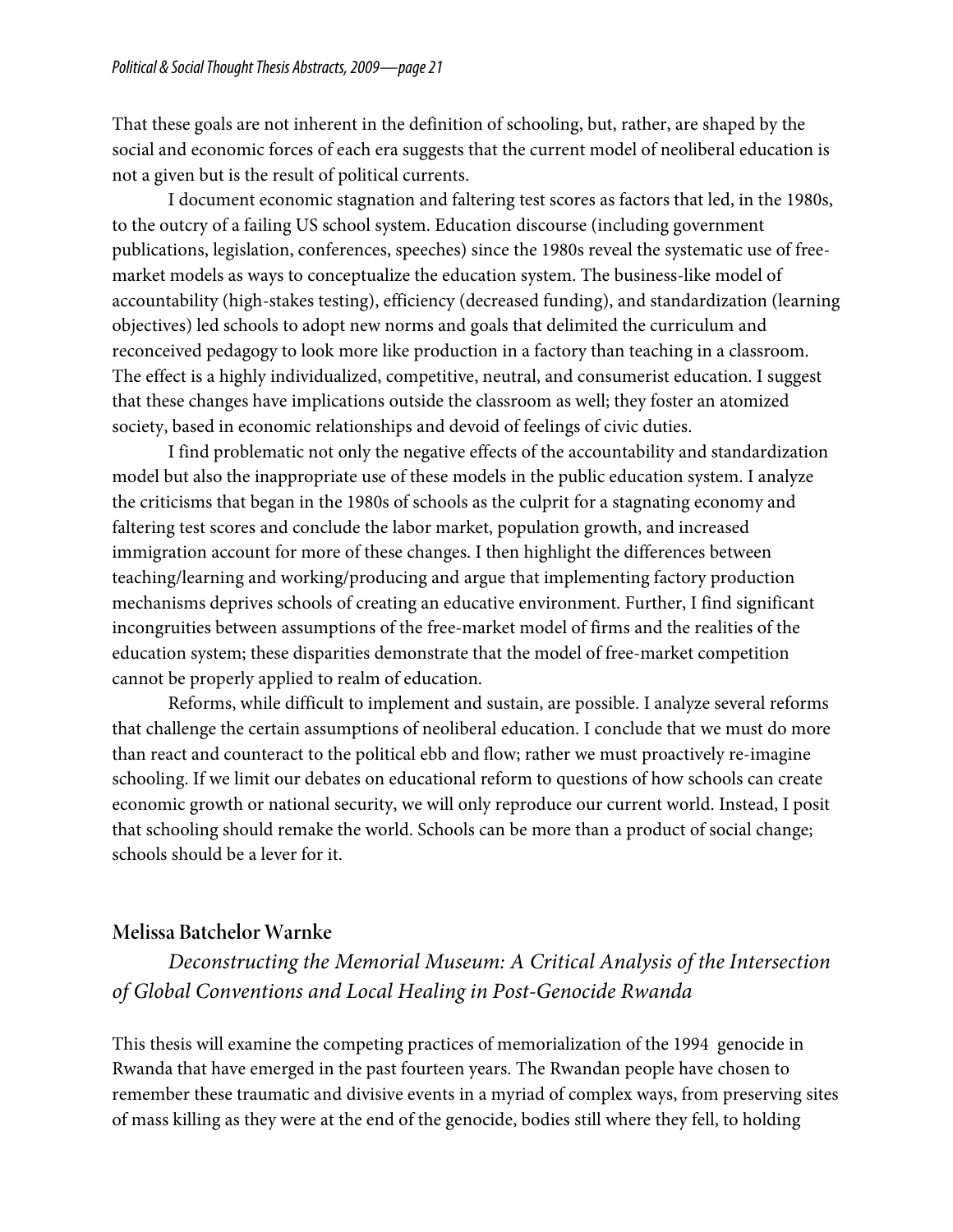commemoration ceremonies, whether annually in the national soccer stadium or weekly in local churches, to sharing testimonies. At the same time, the international community has also become involved in the memorialization process in much more abstracted and alien ways. As Rwanda's economy and infrastructure were devastated by the genocide, external donors were invited in to assist with the completion of these "national" memorials. The resulting global memorials, copied and pasted from a UK-based Holocaust structure, fail in several ways to recognize how memory is processed and maintained on the ground in Rwanda.

Using primary research based on personal visits to dozens of locally-constructed and maintained genocide memorials, I will outline the local paths for remembrance in this wounded political community. I will then move to a critical analysis of the international design process and implementation of the Kigali Memorial Centre and, to a lesser extent, the Murambi Centre. This part of the thesis will focus upon how a standardized "international memorial museum" has emerged and what it looks like, complete with weekly survivor testimonies, symbolic gardens and naming walls, personal in styling but conventional and didactic in effect.

While the processes surrounding memorialization are rife with conflict, these local memorials are largely focused upon physical suffering and the preservation of ruined buildings and muitilated bodies as they were at the end of genocide. The fear present in these spaces recreates what it was to be in Rwanda at that time. To this end, the "education" they provide about genocide is embodied and experiential, inherently personal; they are whatever the visitor or survivor makes of them. The international productions at Murambi and in the Gisozi district of Kigali, alternately, tell the story of genocide in Rwanda linearly, using the organized information to come to standardized conclusions about abstracted humanistic values. They build bridges between what happened in Rwanda and genocides in other countries, sketching out a legal conception and framework of "genocide" as a crime against humanity, condemned and actionable under international law. That is to say, they focus not upon the land and people as sources of memory in and of themselves but frequently, in an attempt to use the museum as a tool for reconciliation, appropriate the trauma as representative of a larger sociopolitical problem to be solved.

 Memory, truth and politics are not separate phenomena but are intricately intertwined and frequently appropriated for each others' purposes, relative and circular elements. I argue that the way in which these global conventional memorials reproduce an abstracted construct for the relation of traumatic memory creates a forum for reconciliation and remembrance that is, at worst, irrelevant to the community in which this trauma was experienced and, at best, reduces the depth of their experience. Having examined and interrogated several of the current avenues for memory that exist in Rwanda, I will recognize the successful aspects of both local and global memorials and consider how these might be integrated and enhanced as communities in Rwanda seek to acknowledge and reconcile the losses they have experienced.